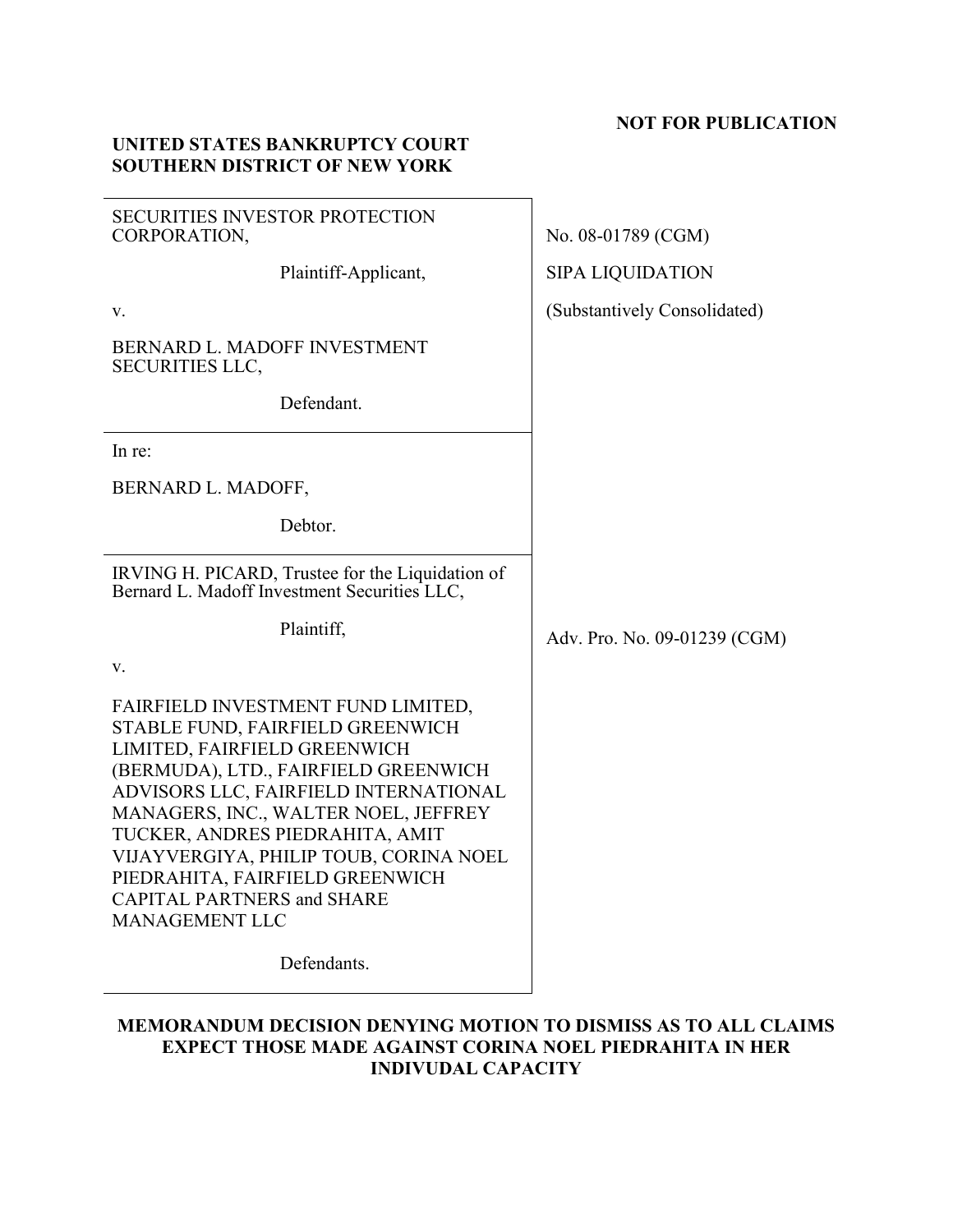# **A P P E A R A N C E S :**

BAKER HOSTETLER LLP Attorneys for the Plaintiff 45 Rockefeller Plaza New York, N.Y. 10111 BY: Erika Thomas Camille Bent

#### SIMPSON THACHER & BARTLETT LLP

Attorneys for Defendants Fairfield Greenwich Limited, Fairfield Greenwich (Bermuda) Limited, Fairfield Greenwich Advisors LLC, Fairfield International Managers, Inc., Amit Vijayvergiya, Philip Toub, Corina Noel Piedrahita, Fairfield Greenwich Capital Partners, and Share Management LLC BY: Mark Cunha Sarah Eichenberger

DECHERT LLP Attorneys for Andrés Piedrahita BY: Neil Steiner

### WOLLMUTH MAHER & DEUTSCH LLP

Attorneys for Fairfield Investment Fund Limited and Stable Fund, L.P BY: Fletcher Strong

## **CECELIA G. MORRIS CHIEF UNITED STATES BANKRUPTCY JUDGE**

Before the Court is the Defendants'<sup>[1](#page-1-0)</sup> motion ("Motion to Dismiss") to dismiss the second

amended complaint ("Complaint"), filed by Irving H. Picard, Trustee for the Liquidation of

Bernard L. Madoff Investment Securities LLC ("Trustee"), on August 28, 2020. Defendants

assert that the Complaint fails to state a claim upon which relief can be granted, pursuant to

Federal Rule of Civil Procedure ("Rule") 12(b)(6).

<span id="page-1-0"></span><sup>1</sup> Defendants in this action are Fairfield Investment Fund Limited ("FIFL"), Stable Fund, L.P. ("Stable"), Fairfield Greenwich (Bermuda) Limited ("FG Bermuda"), Fairfield Greenwich Advisors, LLC ("FGA"), Fairfield Greenwich Limited ("FG Limited"), Fairfield International Managers ("FIM"), Walter M. Noel, Jr., Jeffrey Tucker, Andrés Piedrahita, Amit Vijayvergiya, Philip Toub, Corina Noel Piedrahita, Fairfield Greenwich Capital Partners ("FGCP"), and Share Management LLC (together, "Defendants").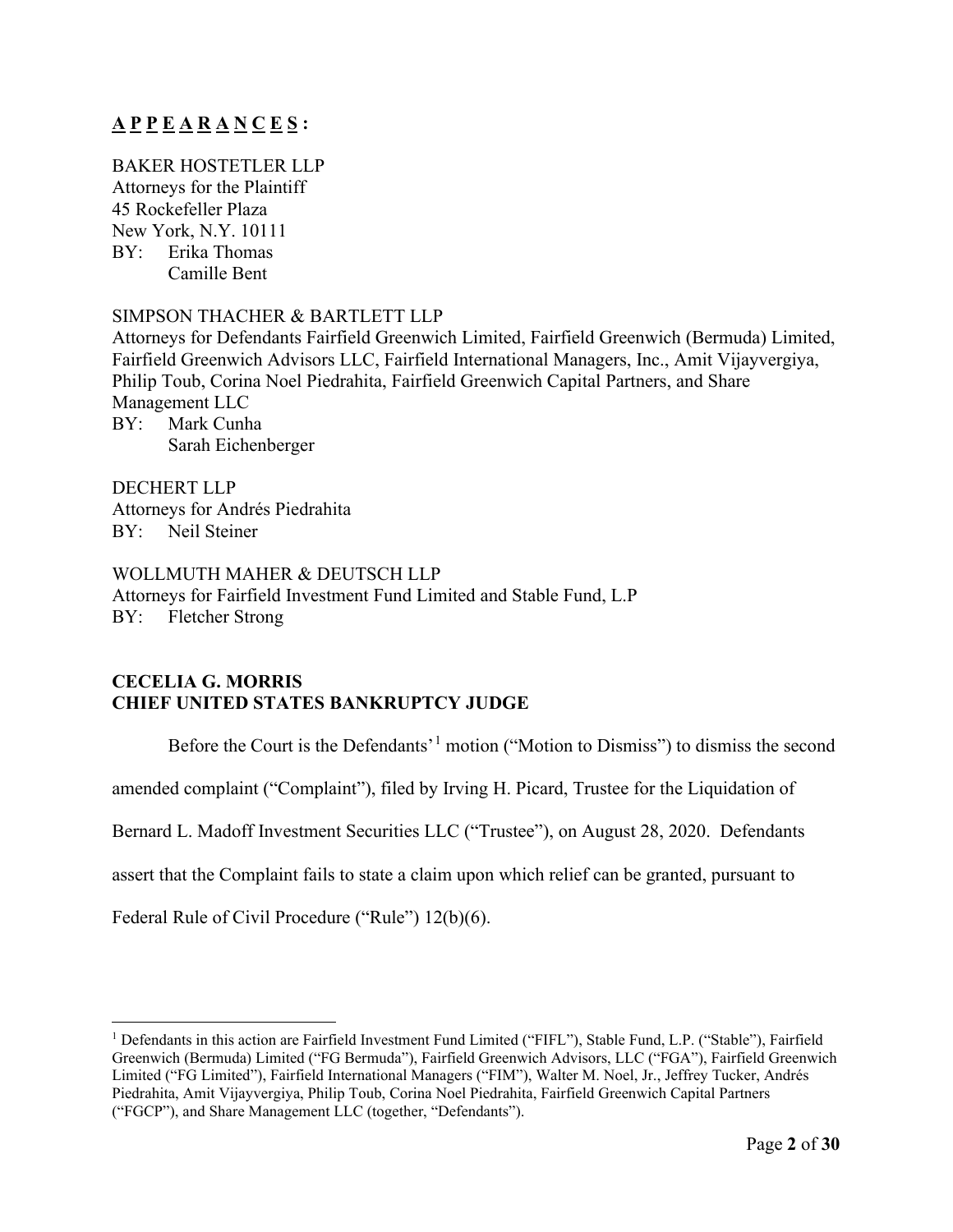For the reasons set forth below, the Motion to Dismiss is granted as to claims asserted against Corina Noel Piedrahita, individually, and is denied as to claims asserted against her in her capacity as a partner of Fairfield Greenwich Group ("FGG"). The Motion to Dismiss is denied on all other grounds.

#### **I. Jurisdiction**

This is an adversary proceeding commenced in this Court, in which the main underlying Securities Investment Protection Act ("SIPA") proceeding, No. 08-01789 (CGM), is pending. The SIPA proceeding was originally brought in the United States District Court for the Southern District of New York as *Securities Exchange Commission v. Bernard L. Madoff Investment Securities LLC, et al.*, No. 08 CV 10791 and has been referred to this Court. This Court has jurisdiction over this adversary proceeding under 28 U.S.C.  $\S$  1334(b) and (e)(1), and SIPA  $\S$ 78eee(b)(2)(A) and (b)(4). This is a core proceeding under 28 U.S.C. §§ 157(b)(2)(A), (H) and (O).

#### **II. Background**

The Complaint arises in connection with the infamous Ponzi scheme perpetrated by Bernard L Madoff through his investment company, Bernard L. Madoff Investment Securities, LLC ("BLMIS"). As recognized by the Securities Investor Protection Corporation ("SIPC"), this is not a typical SIPC proceeding in which securities or cash were on hand at the time of the failure of the brokerage house. *Picard v. Merkin (In re BLMIS)*, 440 B.R. 243 (Bankr. S.D.N.Y. 2010). It was a fraud of "unparalleled magnitude" in which the only assets available to pay customer claims were "other people's money or assets derived from such funds." *In re BLMIS*, *LLC*, 445 B.R. 206, 215 (Bankr. S.D.N.Y. 2011).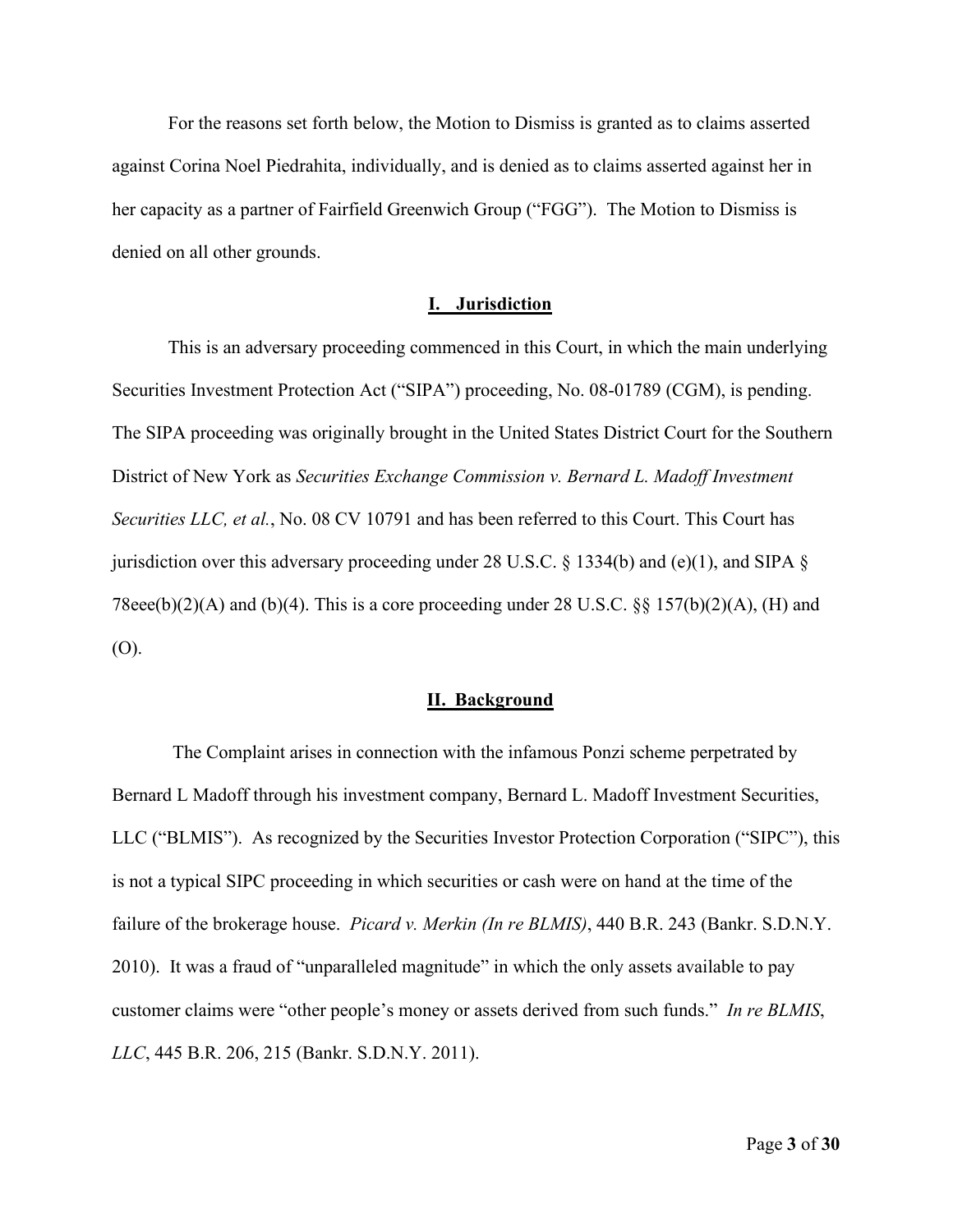In this Complaint, the Trustee seeks to recover over \$3.5 billion in redemption payments and fees that Defendants allegedly received from Fairfield Sentry Ltd. ("Sentry"), Greenwich Sentry ("GS"), and Greenwich Sentry Partners ("GSP") (collectively, the "Fairfield Funds"). The Trustee is seeking to recover (1) redemption payments and fees allegedly transferred to Defendants in the six years prior to Madoff's arrest ("Six-Year Subsequent Transfers"); and (2) redemption payments and fees allegedly transferred to Defendants in the two years prior to Madoff's arrest ("Two-Year Subsequent Transfers"). Compl., ECF No. [2](#page-3-0)86.<sup>2</sup> The Trustee also seeks from Fairfield Greenwich Limited ("FG Limited") and Fairfield Greenwich (Bermuda) Limited ("FG Bermuda") transfers from BLMIS to GS and GSP in the six years prior to Madoff's arrest under a theory of general partnership liability.

Defendants move to dismiss the Complaint and argue that the Trustee has failed to allege that, among other things, the Fairfield Funds had actual knowledge of the fraud at BLMIS. They also argue that none of the Defendants had this knowledge so it cannot be imputed to the Fairfield Funds through them. Thus, Defendants believe that the Trustees Six-Year Subsequent Transfer claims must be dismissed. Similarly, Defendants argue that neither the Fairfield Funds nor the Defendants were willfully blind to BLMIS's fraud, and, as such, the Two-Year Subsequent Transfer claims must be dismissed. Defendants also argue that the general partner liability claims against FG Limited and FG Bermuda are preempted by the Bankruptcy Code, the claims against Fairfield Investment Fund Limited ("FIFL") and Stable are untimely, and that the Court lacks personal jurisdiction over Vijayvergiya and Piedrahita. The Trustee opposed the motion and Defendants filed a reply.

<span id="page-3-0"></span><sup>&</sup>lt;sup>2</sup> Unless otherwise indicated, all references to the Court's electronic docket ("ECF") may be found on the docket of adversary proceeding 09-01239-cgm.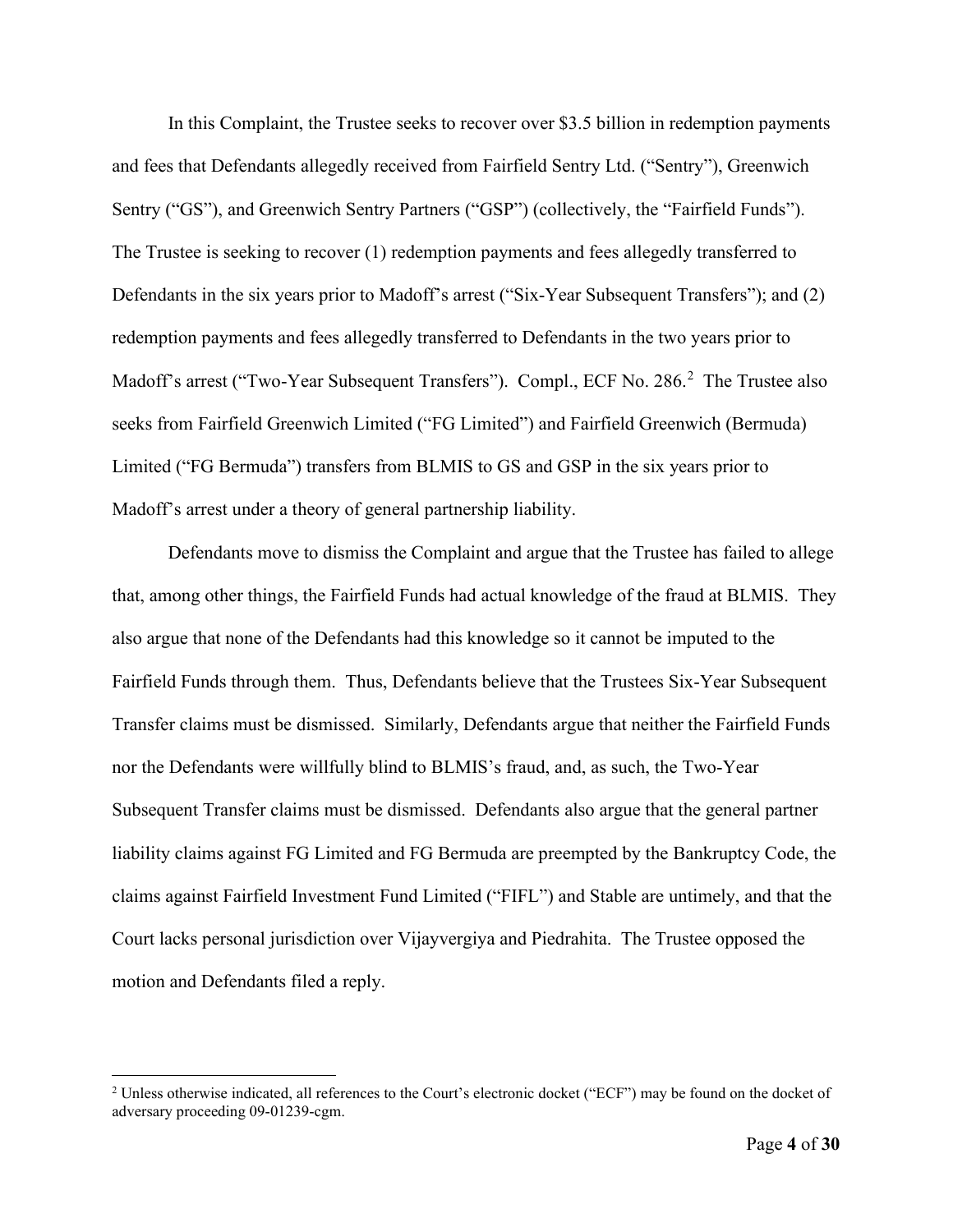On June 16, 2021, this Court held a hearing to consider the motion and its opposition. Hr'g Tr., ECF No. 325.

#### **III.Discussion**

"To survive a motion to dismiss, the complaint must contain sufficient factual matter, accepted as true, to state a claim to relief that is plausible on its face." *Ashcroft v. Iqbal*, 556 U.S. 662, 678 (2009) (cleaned up). The claim is facially plausible when a plaintiff pleads facts that allow the Court to draw a "reasonable inference that the defendant is liable for the misconduct alleged." *Id.* "The plausibility standard is not akin to a 'probability requirement,' but it asks for more than a sheer possibility that a defendant has acted unlawfully." *Id.*; *see also Bell Atl. Corp. v. Twombly*, 550 U.S. 544, 556 (2007) ("Asking for plausible grounds to infer an agreement does not impose a probability requirement at the pleading stage; it simply calls for enough fact to raise a reasonable expectation that discovery will reveal evidence of illegal agreement."). In deciding a motion to dismiss, the Court should assume the factual allegations are true and determine whether, when read together, they plausibly give rise to an entitlement of relief. *Iqbal*, 556 U.S. at 679. "And, of course, a well-pl[ed] complaint may proceed even if it strikes a savvy judge that actual proof of those facts is improbable, and that a recovery is very remote and unlikely." *Twombly*, 550 U.S. at 556.

In deciding the motion, "courts must consider the complaint in its entirety, as well as other sources courts ordinarily examine when ruling on Rule 12(b)(6) motions to dismiss, in particular, documents incorporated into the complaint by reference, and matters of which a court may take judicial notice." *Tellabs, Inc. v. Makor Issues & Rights, Ltd.*, 551 U.S. 308, 322 (2007). A complaint is deemed to include any written instrument attached to it as an exhibit, documents incorporated in it by reference, and other documents "integral" to the complaint.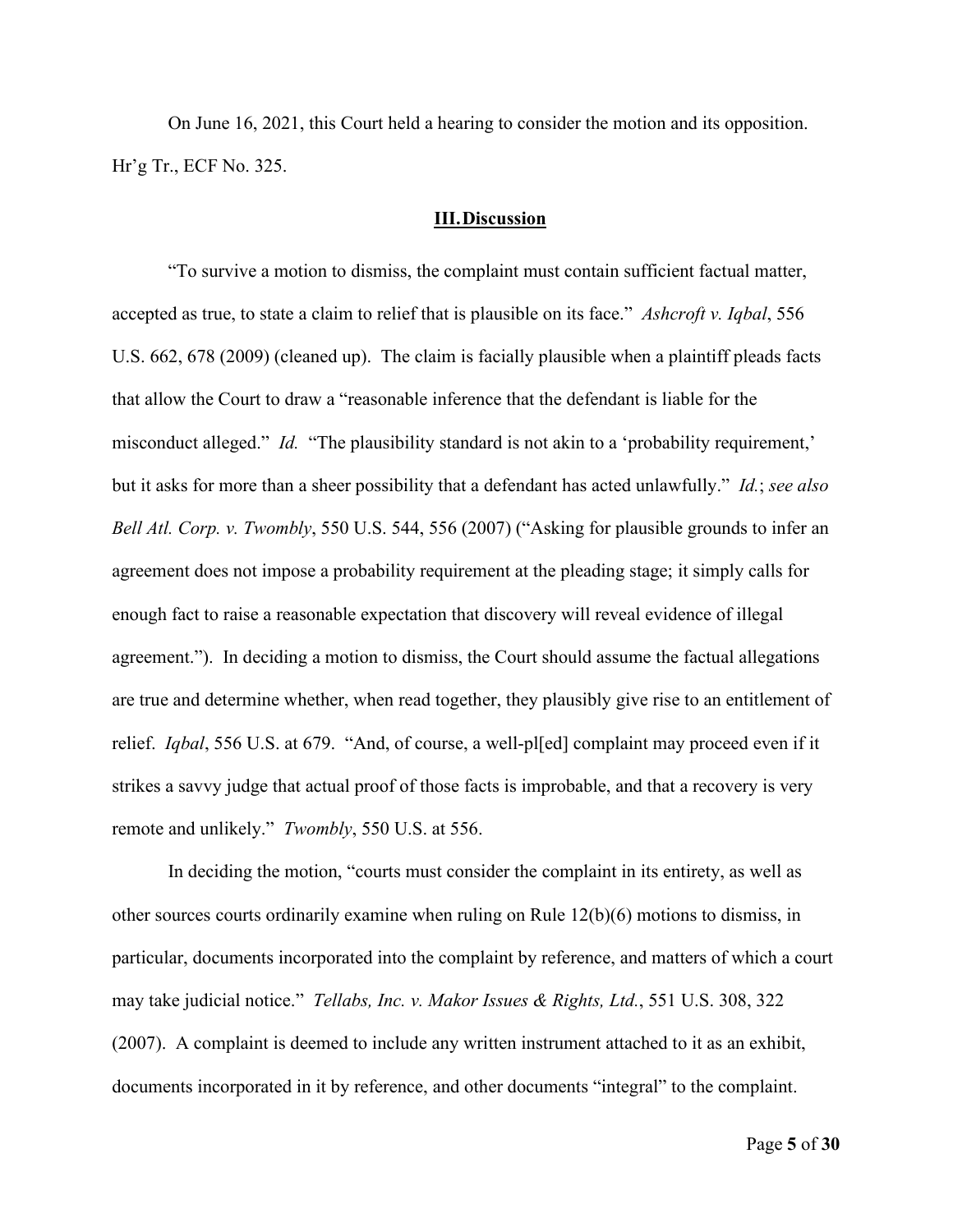*Chambers v. Time Warner, Inc.*, 282 F.3d 147, 152–53 (2d Cir. 2002) (citations omitted). A document is "integral" to a complaint when the plaintiff has "actual notice" of the extraneous information and relied on it in framing the complaint. *DeLuca v. AccessIT Grp., Inc.*, 695 F. Supp. 2d 54, 60 (S.D.N.Y. 2010) (*citing Chambers*, 282 F.3d at 153). However, "[l]imited quotation from or reference to documents that may constitute relevant evidence in a case is not enough to incorporate those documents, wholesale, into the complaint." *Sira v. Morton*, 380 F.3d 57, 67 (2d Cir. 2004); *accord Sahu v. Union Carbide Corp.*, 548 F.3d 59, 67 (2d Cir. 2008).

Counts one through seventeen in the Complaint seek recovery of subsequent transfers under 11 U.S.C. § 550(a). Pursuant to SIPA<sup>[3](#page-5-0)</sup> § 78fff-1(a), the Trustee has the general powers of a bankruptcy trustee in a case under the Bankruptcy Code, in addition to the powers granted by SIPA pursuant to 15 U.S.C. § 78fff(b). Chapters 1, 3, 5 and subchapters I and II of chapter 7 of the Bankruptcy Code apply to this proceeding to the extent consistent with SIPA pursuant to SIPA § 78fff(b). The Trustee has standing to bring the avoidance and recovery claims under SIPA § 78fff-1(a) and applicable provisions of the Bankruptcy Code, including 11 U.S.C. §§ 323(b), 544, and 704(a)(1), because the Trustee has the power and authority to avoid and recover transfers under Bankruptcy Code §§ 544, 547, 548, 549, 550(a), and 551, and SIPA §§ 78fff-1(a) and  $78$ fff-2(c)(3).

Section 550(a) of the Bankruptcy Code states:

Except as otherwise provided in this section, to the extent that a transfer is avoided under section 544, 545, 547, 548, 549, 553(b), or 724(a) of this title, the trustee may recover, for the benefit of the estate, the property transferred, or, if the court so orders, the value of such property, from--

(1) the initial transferee of such transfer or the entity for whose benefit such transfer was made; or

(2) any immediate or mediate transferee of such initial transferee.

<span id="page-5-0"></span><sup>3</sup> SIPA may be found in title 15 of the United States Code at sections 78aaa through 78lll.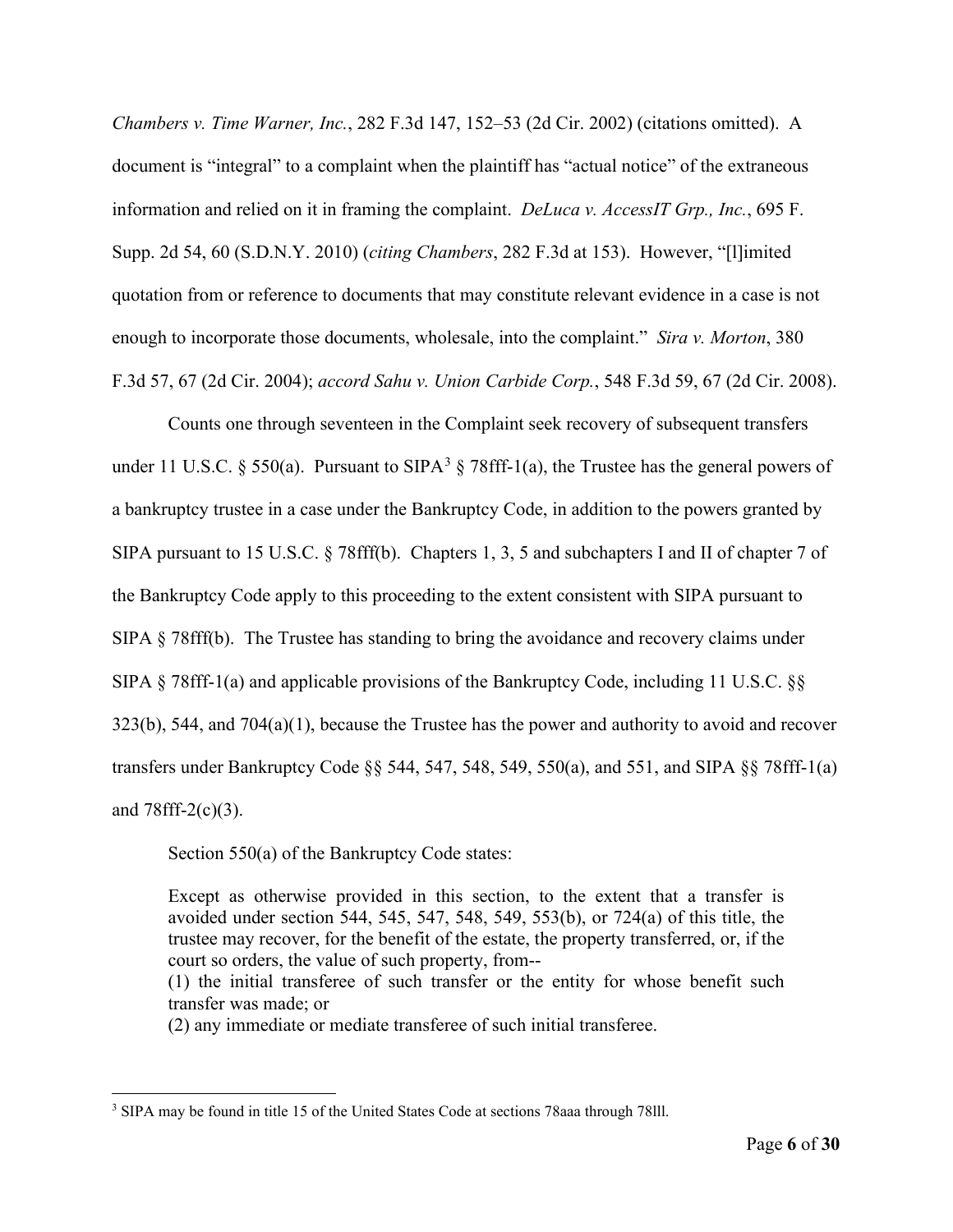To recover a fraudulent or preferential transfer of property from a subsequent transferee,

the Trustee must show that the initial transfer of that property by the debtor is subject to

avoidance under one of the Bankruptcy Code's avoidance provisions (*e.g.*, 11 U.S.C. §§ 544,

547 & 548). *See* 11 U.S.C. § 550(a). *SIPA v. BLMIS, LLC*, 2013 WL 1609154, at \*7 (S.D.N.Y.

Apr. 15, 2013).

Nothing in the language of Section 550 requires a plaintiff in a fraudulent transfer adversary proceeding to avoid the transfer received by the initial transferee before continuing with avoidance actions down the line of transfers. Certainly, the plaintiff can pursue the initial transferee, but the plaintiff is not obligated to do so. The plaintiff is free to pursue any of the immediate or mediate transferees, and nothing in the statute requires a different result.

*IBT Int'l, Inc. v. Northern (In re Int'l Admin. Servs., Inc.)*, 408 F.3d 689, 706-07 (11th Cir.

2005).

The Court entered consent judgments against Sentry (in the amount of  $$3,054,000,000^4$  $$3,054,000,000^4$  $$3,054,000,000^4$ ),

GS (in the amount of  $$206,038,654^5$  $$206,038,654^5$  $$206,038,654^5$ ), and GSP (in the amount of  $$5,985,000^6$  $$5,985,000^6$ ). The consent

judgments settled claims brought pursuant to 11 U.S.C. §§ 544, 547, 548, 550, SIPA § 78fff-

(2)(c)(3) and the New York Fraudulent Conveyance Act (New York Debtor

and Creditor Law §§ 270-281).

## **A. SECTION 546(e) OF THE BANKRUPTCY CODE BARS THE TRUSTEE'S SIX-YEAR SUBSEQUENT TRANSFER CLAIMS**

Defendants have raised the "safe harbor" defense to the Trustee's allegations.

Section 546(e) protects a transfer that is a "settlement payment . . . made by or to (or for the

benefit of) a . . . financial institution [or] financial participant," or that is "made by or to (or for

<span id="page-6-0"></span><sup>4</sup> ECF No. 109 ("Judgment . . . is hereby entered in favor of the Trustee and against Fairfield Sentry . . . in the amount of . . . []\$3,054,000,000.00[].").<br><sup>5</sup> ECF No. 125 ("Judgment . . . is hereby entered in favor the Trustee and against Greenwich Sentry . . . in the

<span id="page-6-1"></span>amount of . . . []\$206,038,654[].").<br><sup>6</sup> ECF No. 126 ("Judgment . . . is hereby entered in favor the Trustee and against GSP . . . in the amount of . . .

<span id="page-6-2"></span> $[$ ]\$5,985,000[].").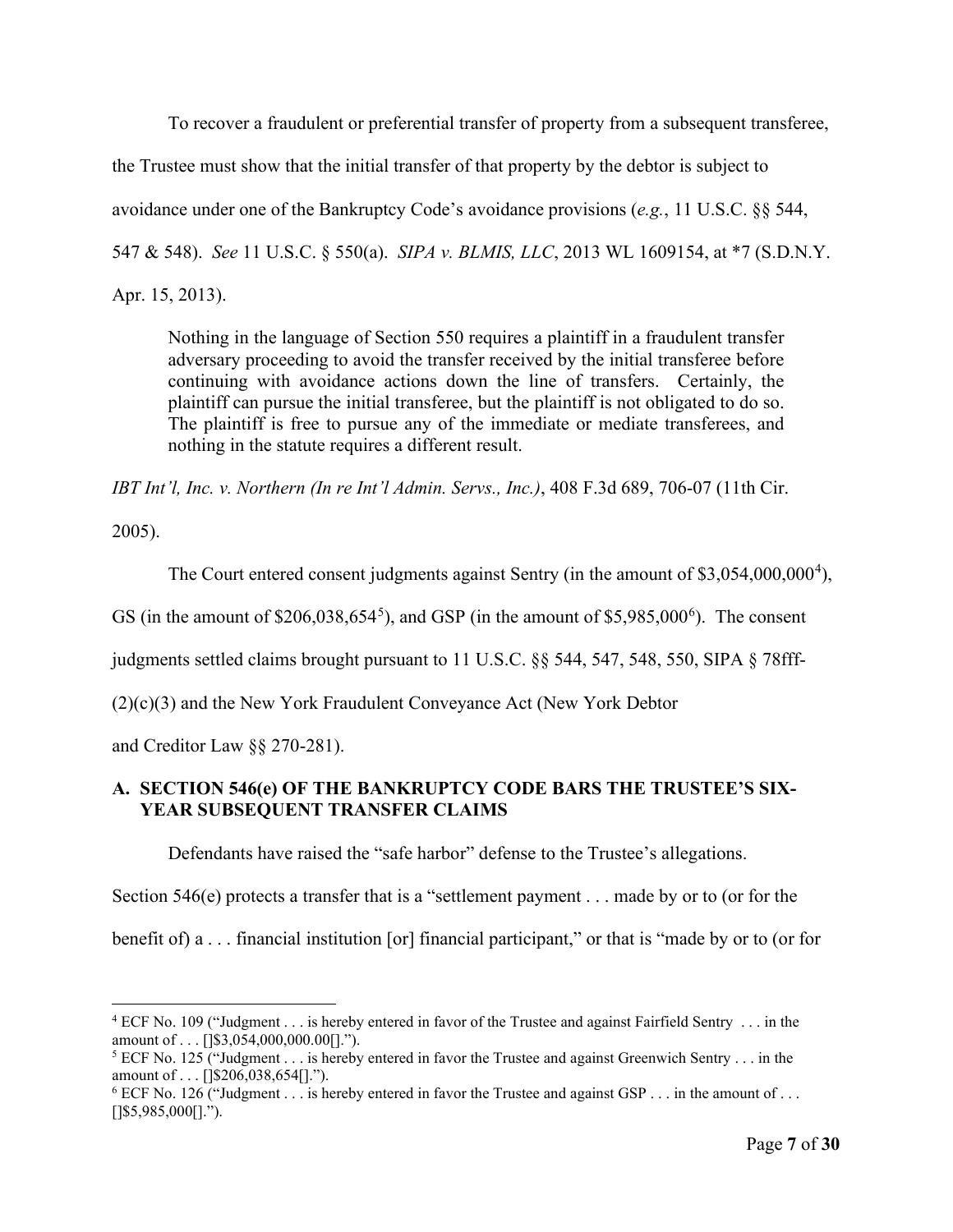the benefit of) a . . . financial institution [or] financial participant . . . in connection with a securities contract." 11 U.S.C. § 546(e).

Where the initial transferee fails to raise a  $\S$  546(e) defense against the Trustee's avoidance of certain transfers, as is the case here where the transferee settled with the Trustee, the subsequent transferee is nonetheless entitled to raise a  $\S$  546(e) defense against recovery of those funds. *Id.* (citing *Official Comm. of Unsecured Creditors v. JP Morgan Chase Bank, N.A. (In re M. Fabrikant & Sons, Inc.)*, 394 B.R. 721, 744 (Bankr. S.D.N.Y. 2008)).

Furthermore, where  $\S$  546(e) applies to the Trustee's claims, the Trustee may only proceed against a subsequent transferee insofar as he seeks to recover those subsequent transfers under § 550(a) as to which he could have avoided the initial transfer under § 548(a)(1)(A). *See Picard v. Katz ("Katz II"*), 466 B.R. 208, 214 (S.D.N.Y. 2012). "There is one caveat to this rule: to the extent that an innocent customer transferred funds to a subsequent transferee who had actual knowledge of Madoff Securities' fraud, that subsequent transferee cannot prevail on a motion to dismiss on the basis of Section 546(e)'s safe harbor." *SIPC v. BLMIS, LLC*, 2013 WL 1609154, at \*7 (S.D.N.Y. Apr. 15, 2013). This is because a defendant is not permitted to launder what he or she knows to be fraudulently transferred funds through a nominal third party and still obtain the protections of § 546(e). *Cf. IBT Int'l, Inc. v. Northern (In re Int'l Admin. Servs., Inc.)*, 408 F.3d 689, 707 (11th Cir. 2005) (rejecting a reading of Section 550(a) to require successive avoidance and recovery actions because it would encourage creditors to "design increasingly complex transactions, with the knowledge that more transfers decrease the likelihood of a successful avoidance action"). "In sum, if the Trustee sufficiently alleges that the transferee from whom he seeks to recover a fraudulent transfer knew of Madoff Securities' fraud, that transferee cannot claim the protections of Section 546(e)'s safe harbor." *Id.*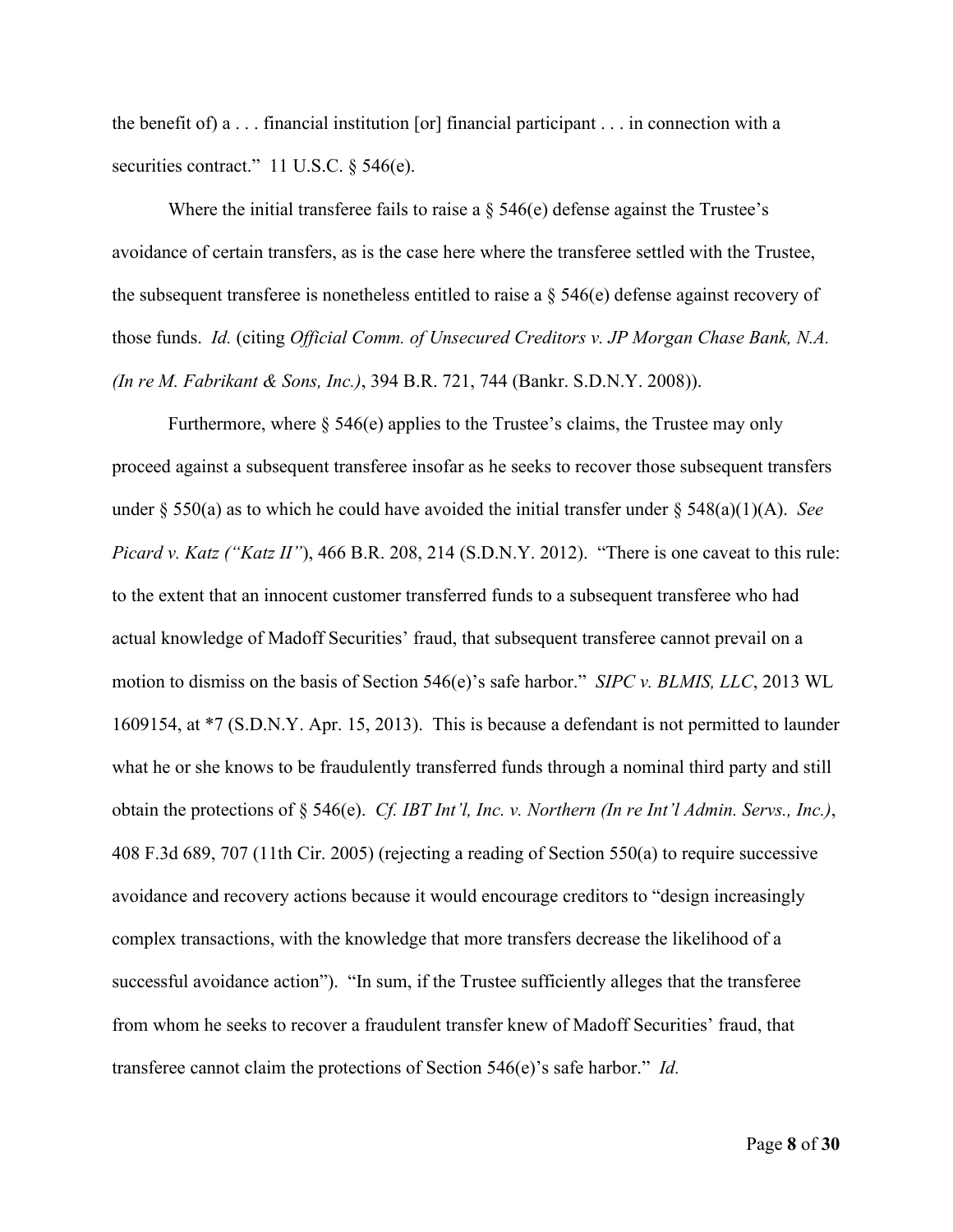## **i. The Trustee Has Alleged That The Fairfield Funds Had Actual Knowledge That Madoff Was Not Trading Securities**

To that end, the Defendants argue that the Trustee has failed to plead actual knowledge of the Fairfield Funds. Sentry, GS, and GSP are not natural persons and can act only through "the instrumentality of their officers or other duly authorized agents." *45 John Lofts, LLC v. Meridian Capital Grp., LLC (In re 45 John Lofts, LLC)*, 599 B.R. 730, 743 (Bankr. S.D.N.Y. 2019). An agent's knowledge and acts are imputed to the corporation and partnerships, unless exceptions apply which has not been argued here. *Id.* The Trustee has pled that Sentry was a "shell entity with no employees" that operated through its principals and agents. Compl. ¶ 88.

Since the Trustee has pled that GS and GSP were Delaware limited partnerships and the Trustee has alleged that the agents and principals of the Fairfield Funds had actual knowledge of Madoff's fraud, the cause of action will not fail. The Trustee has pled this knowledge in two ways: 1) that certain individuals had actual knowledge of Madoff's fraud, which is imputed to the Fairfield Funds; and 2) that actual knowledge is imputed to the Fairfield Funds through "FGG," an alleged "de facto" partnership.

## **ii. The Trustee Alleges Facts Establishing That Defendants Had Actual Knowledge That Madoff Was Not Trading Securities**

#### **a. Amit Vijayvergiya**

The Complaint is replete with allegations that Vijayvergiya had actual knowledge that Madoff was committing fraud, not purchasing stocks that were listed on customer statements, and that he was operating a Ponzi scheme. The Trustee has alleged that, as early as 2003, Vijayvergiya learned that Madoff was not adhering to the spilt strike strategy (Compl. ¶¶ 283– 88, ECF No. 286 $^7$  $^7$ ) and that he knew Madoff was claiming to be trading options in volumes that exceeded the market volume. ¶¶ 292-97. The Complaint contains allegations that, in 2005,

<span id="page-8-0"></span><sup>&</sup>lt;sup>7</sup> All  $\P$  references herein are to the Complaint located at ECF No. 286, unless otherwise noted.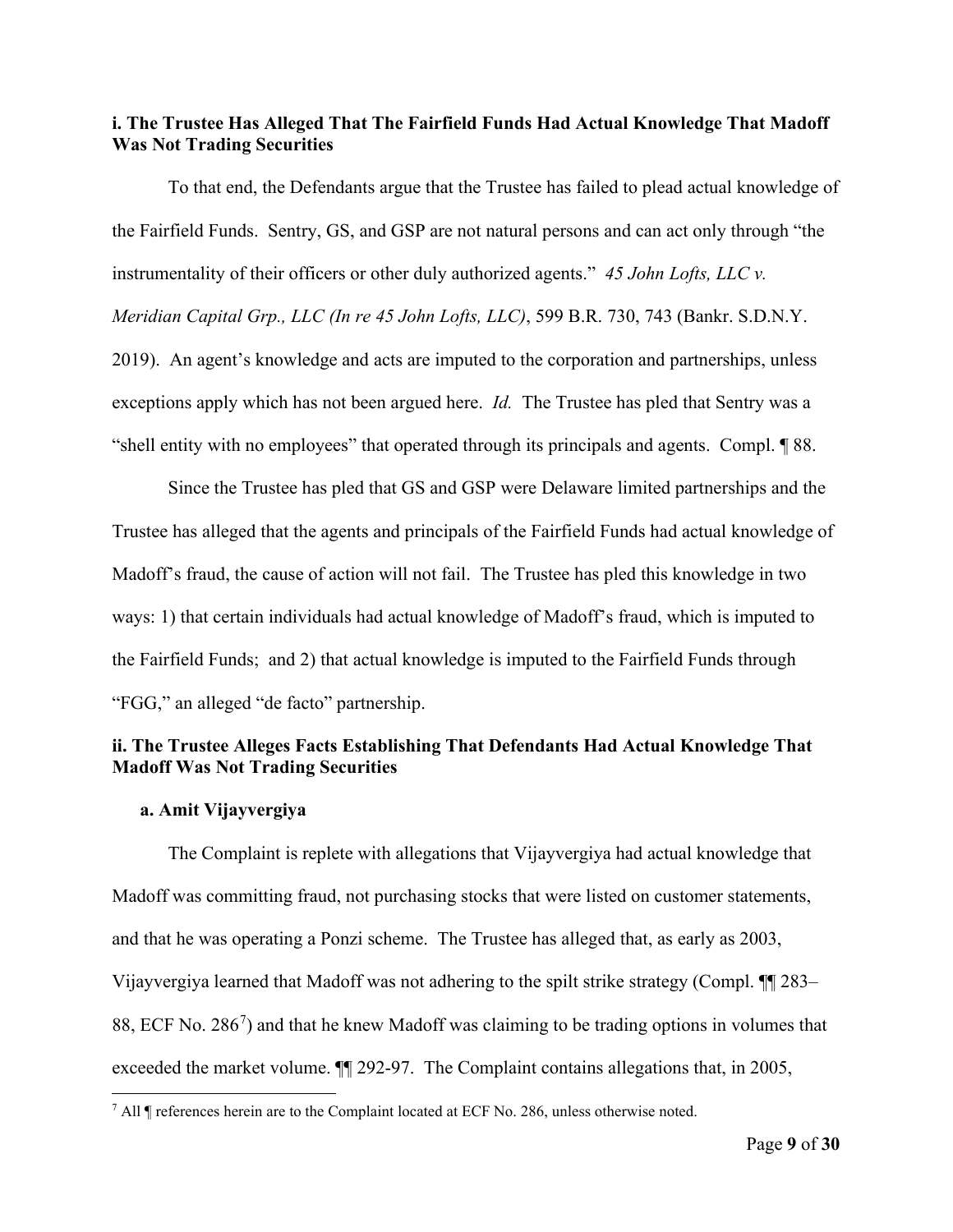Vijayvergiya lied to the SEC to assist Madoff in covering up his fraud. ¶¶ 165; 236–62. The Complaint also alleges that Vijayvergiya knew that BLMIS was being audited by an uncertified accounting firm incapable of performing the work that would have been necessary if Madoff were trading actual securities.  $\P$  188–212. Most damningly, the Trustee alleges that Vijayvergiya joked in an email with a colleague about how Madoff was running a Ponzi scheme similar to that of Bayou's. ¶ 198. These are only a few examples of Vijayvergiya's actual knowledge that has been pled by the Trustee in the 106-page Complaint, including his attempt to liquidate his personal investment in Fairfield Sentry as Madoff's scheme was unraveling in 2008. ¶ 313.

#### **b. Jeffrey Tucker**

The Trustee alleges that Tucker had actual knowledge that BLMIS was operating a Ponzi scheme since, at least as early as May 2001, when articles were published in MAR/Hedge and Barron's insinuating that Madoff was operating a Ponzi scheme. ¶ 132. Tucker was quoted in the article, which allegedly contained a quote from another investor that to take Madoff "at face value is a bit naïve." ¶ 134. After the articles, the Trustee asserts that Tucker, Noel, and Piedrahita intentionally mislead clients about the safety of the Fairfield Funds. ¶ 136. Tucker allegedly expressed concern over "whether the assets were" held by BLMIS. ¶ 141. Citgo Global Custody N.V. ("Citgo")<sup>[8](#page-9-0)</sup> also expressed its concern about being the "custodian" of the \$3 billion of Fairfield Sentry's invested that was "sub-custodied" at BLMIS. ¶138. The Trustee alleges that, in December 2002, in an attempt to verify whether Fairfield Sentry's assets existed,

<span id="page-9-0"></span><sup>8</sup> It is alleged that "Noel and Tucker arranged for Citco Global Custody N.V. to be listed as Fairfield Sentry's custodian with the understanding that Citco would hold that position in name only, as custodial duties were contractually delegated to BLMIS." ¶ 91.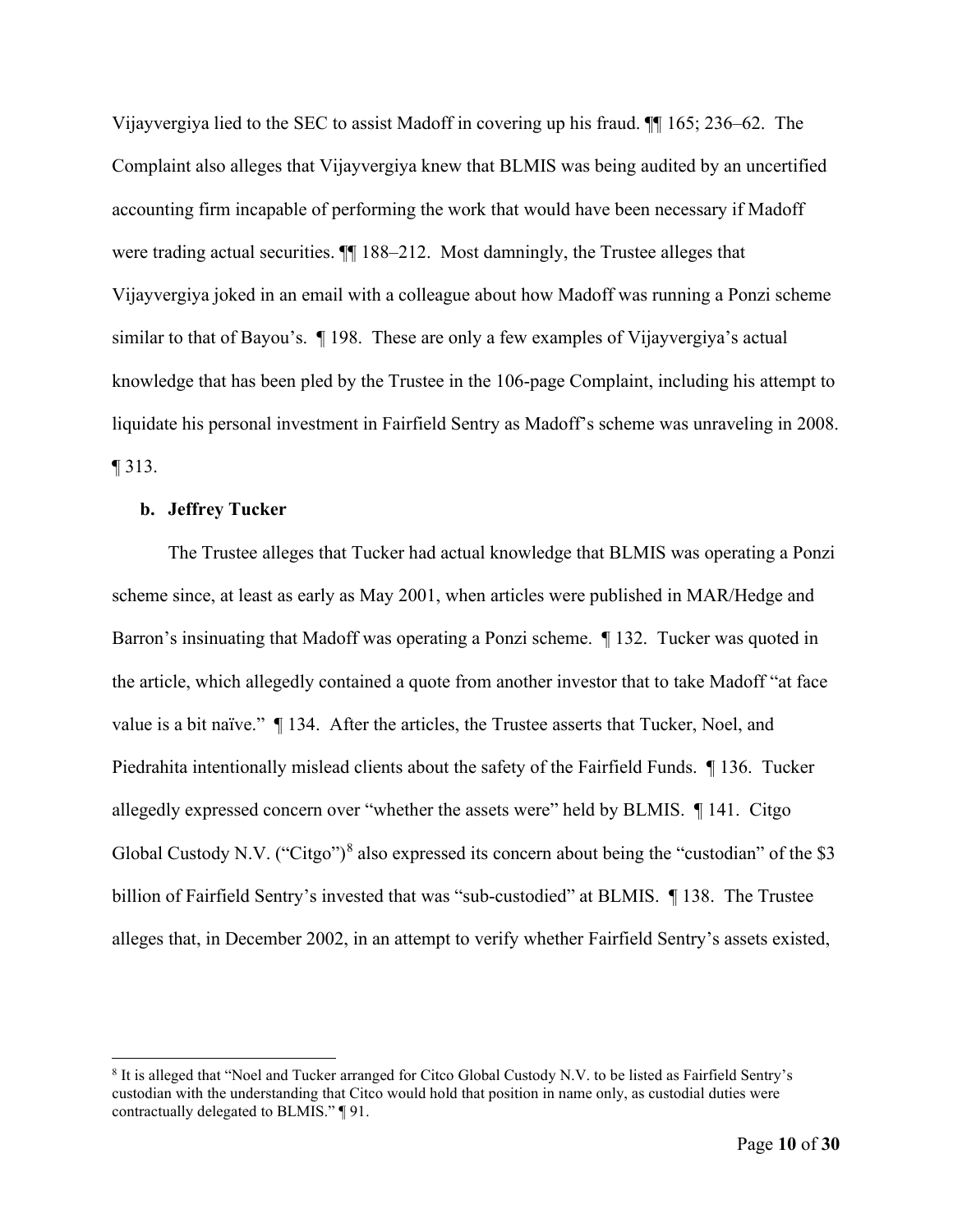Daniel Lipton<sup>[9](#page-10-0)</sup> and personnel of Citgo visited BLMIS's offices. At the site visit, they were unable to verify the existence of Fairfield Sentry's assets. ¶ 140. The Complaint contains allegations that, at least as early as October 2003, Tucker was aware that Madoff did not follow the split strike conversion strategy, as he claimed. ¶ 283. The Trustee alleges in the Complaint that, in January 2006, Tucker lied to the SEC to protect Madoff during the SEC's investigation into BLMIS. ¶ 259.

Finally, and most damningly, is the Trustee's allegation that Tucker knew Madoff was operating a Ponzi scheme and purposefully withheld information from clients about how similar BLMIS was to Bayou after Bayou's Ponzi scheme was exposed. ¶ 196. Once Tucker suspected that BLMIS was a Ponzi scheme, he and his colleagues continued to investigate and found more evidence that BLMIS's accounting firm could not perform the audits that would have been necessary if BLMIS was actually investing in the markets—a sign Tucker knew meant that BLMIS was committing fraud ( $\P$  188–205) and lied about that information to clients in order to protect the Ponzi scheme (¶ 201). This type of behavior allegedly continued until December 2008, when the Ponzi scheme unraveled. ¶¶ 210–11.

#### **c. Walter Noel**

The Trustee asserts allegations against Noel similar to those he asserts against the other Defendants. In the Complaint, he alleges that Noel had knowledge of the Ponzi scheme and attempted to "mollify" clients after the Barron's/MAR Hedge article. ¶ 136. The Complaint alleges that Tucker and Noel conspired with Madoff to avoid SEC scrutiny by creating a Bermuda corporation rather than a U.S. based one. ¶ 151. And that Noel and Tucker arranged for a Citgo to be a "straw" custodian delegating full custody and advisory control over

<span id="page-10-0"></span><sup>&</sup>lt;sup>9</sup> Lipton was allegedly a partner in FGG; FGG's Chief Financial Officer; and an agent of FG Limited, FG Bermuda, and FG Advisors.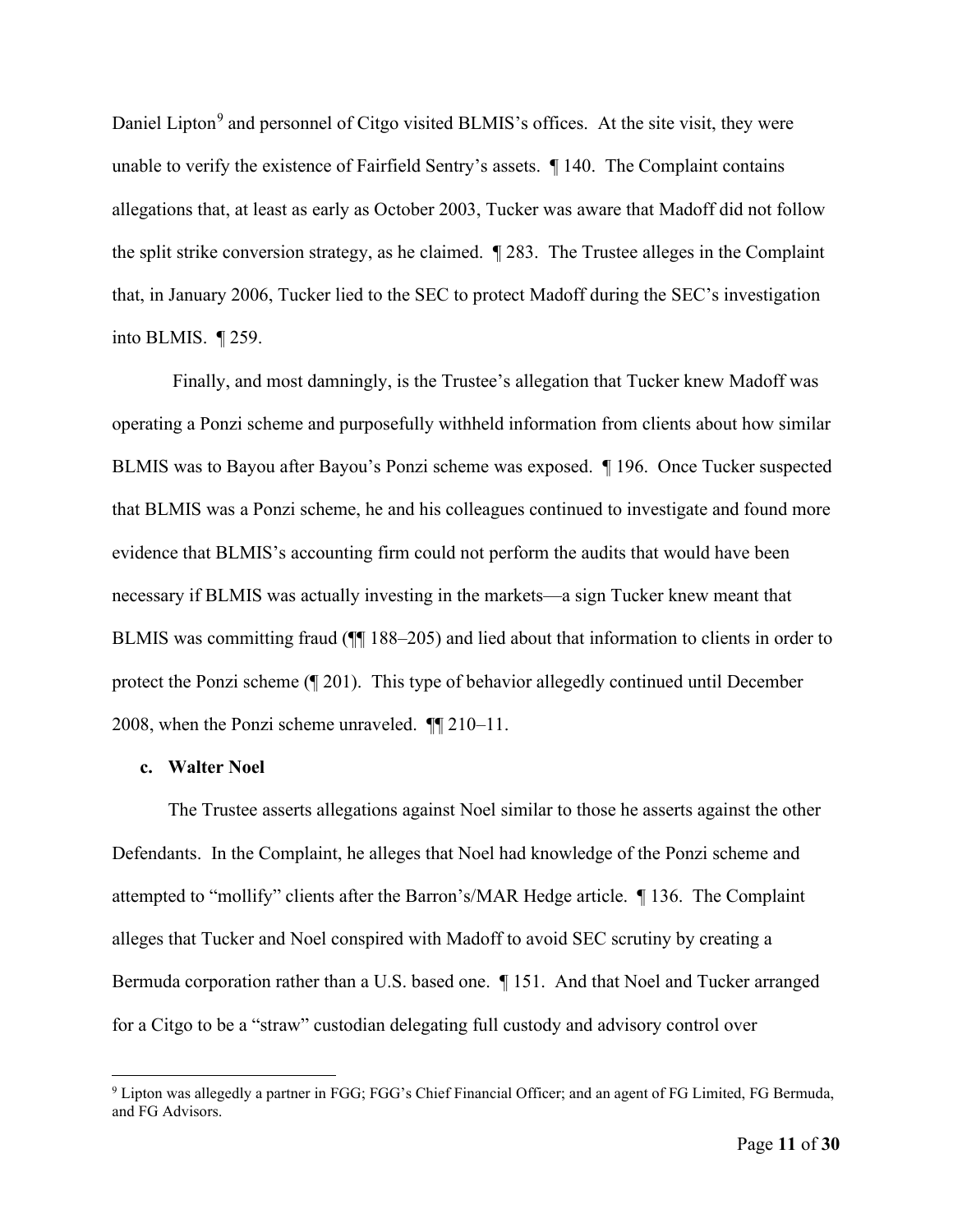investments to BLMIS. ¶¶ 91-92. It is alleged that Noel was aware that BLMIS may be doing something illegal as early as December 2003. ¶ 184.

#### **d. Philip Toub**

The Trustee alleges that, at least as early as 2003, Toub had knowledge that BLMIS was not employing Madoff's split strike conversion strategy and that Madoff could not be making legitimate investments with the amount of assets he had under his management. ¶¶ 181-82. In 2003, Toub assisted his colleges in covering up this fraud by lying to investors. ¶¶ 153-55. This behavior was not a one-off. It continued through 2008 when Toub stated that FGG needed to work on "branding" instead of addressing any fraud risk at BLMIS, indicating he was already aware of the fraud and focused on covering it up. ¶¶ 210, 234.

#### **e. Andrés Piedrahita**

The Trustee alleges that Piedrahita had a close, personal relationship with Madoff and, with Tucker and Noel, was responsible for creating a corporate structure meant to funnel money into the principals' and directors' pockets. ¶¶ 108, 116, 130, 170. As early as 2001, Piedrahita was allegedly lying to clients to in order to cover up the fraudulent activity exposed by the Barron's and MAR/Hedge articles. ¶¶ 136, 173. This behavior allegedly continued until 2008. ¶¶ 111, 176. The Trustee alleges that, in 2003, Piedrahita was again made aware of the fraud taking place at BLMIS and possibly also within FGG. ¶ 184. In 2007, Piedrahita allegedly admits that he has "always been concerned" about what was happing at BLMIS and acknowledges that "there is absolutely nothing we can do about it," indicating his willingness to continue investing in the fraudulent scheme. ¶ 233. The Trustee also alleges that Piedrahita knew that Fairfield Sentry lied to investors about who had custody of their assets, lied to the SEC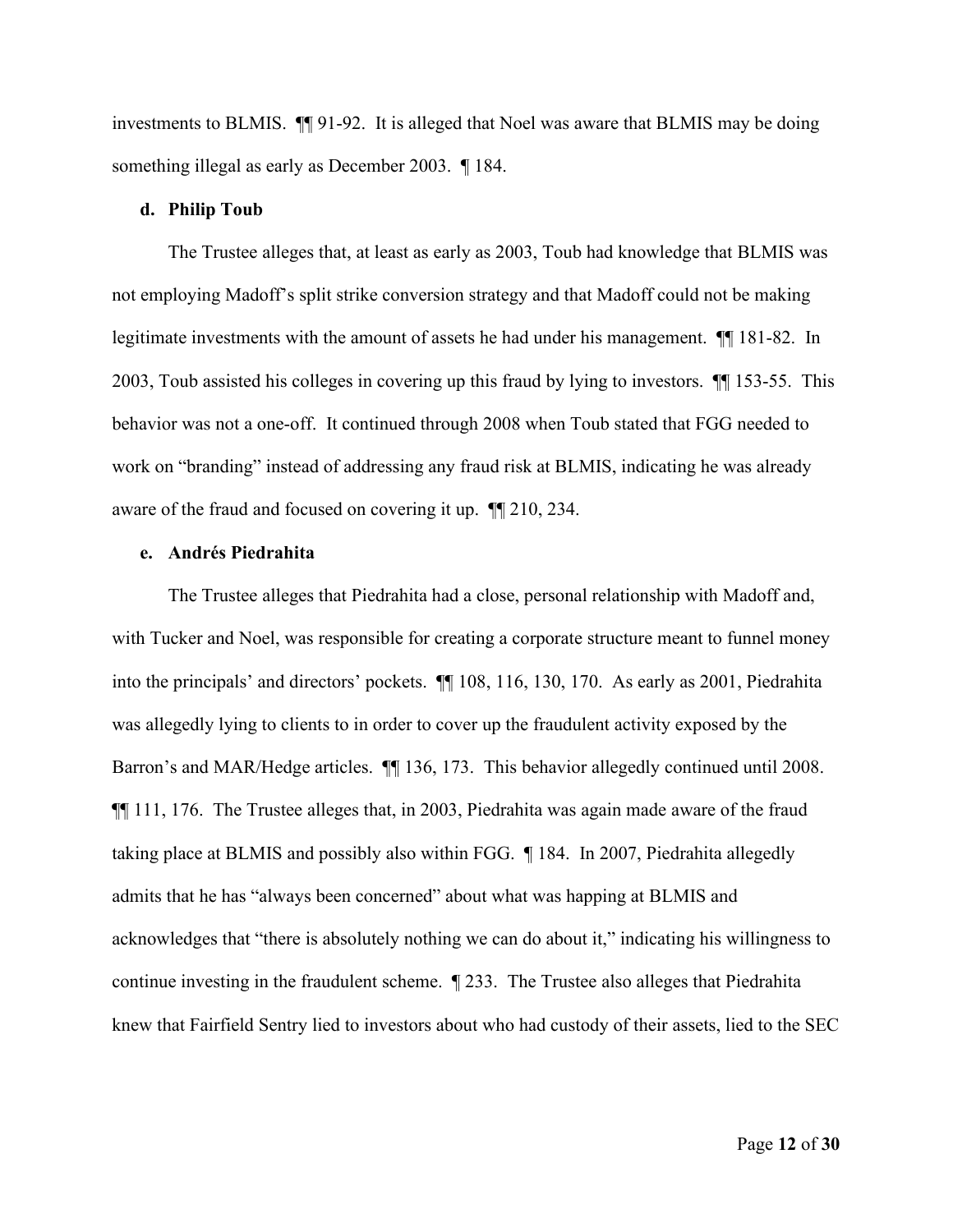to assist Madoff in covering up his fraud, and tried to quell fears about BLMIS in 2008 when

BLMIS's profits remained unaffected by the global recession. ¶¶ 111, 234, 259.

## **f. Corina Noel Piedrahita**

The Trustee has failed to plead individualized factual allegations demonstrating that

Corina Noel Piedrahita had independent actual knowledge of the BLMIS fraud. She is alleged to

have been FGG's Head of Client Services and Investor Relations. ¶ 121. The Trustee has

alleged that FGG had actual knowledge of BLMIS' fraud. ¶¶ 9-10

("It is inescapable that FGG partners knew BLMIS was not trading securities. They knew BLMIS's returns could not be the result of the split strike conversion strategy (the "SSC Strategy"). They knew BLMIS's equities and options trading volumes were impossible. They knew that BLMIS reported impossible, out-ofrange trades, which almost always were in Madoff's favor. They knew Madoff's auditor was not certified and lacked the ability to audit BLMIS. They knew BLMIS did not use an independent broker or custodian. They knew Madoff refused to identify any of BLMIS's options counterparties. They knew their clients and potential clients raised numerous due diligence questions they would not and could not satisfactorily answer. They knew Madoff would refuse to provide them with honest answers to due diligence questions because it would confirm the details of his fraud. They knew Madoff lied about whether he traded options over the counter or through the exchange. They knew they lied to clients about BLMIS's practices in order to keep the money flowing and their fees growing. And they knowingly misled the SEC at Madoff's direction. Every step the FGG partners took was a calculated effort to maintain the viability of the BLMIS Ponzi scheme despite knowing Madoff was not engaged in the trading of securities.").

To the extent that the Trustee's allegations demonstrate the existence of FGG as a *de* 

*facto* partnership and the imputation of FGG's knowledge to her, this cause of action may

survive. Discussion of FGG and its effect on individualized pleading is *infra*.

Defendants argue that the fact that the Fairfield Funds invested in BLMIS is proof that

they had no actual knowledge of the fraud. This argument belies the allegation that Sentry was a

"shell entity" with no employees. And that it and the other two Fairfield Funds were created as

conduits for Defendants to reap the benefits of Madoff's fraud. ¶¶ 80, 88, 98-110. It can be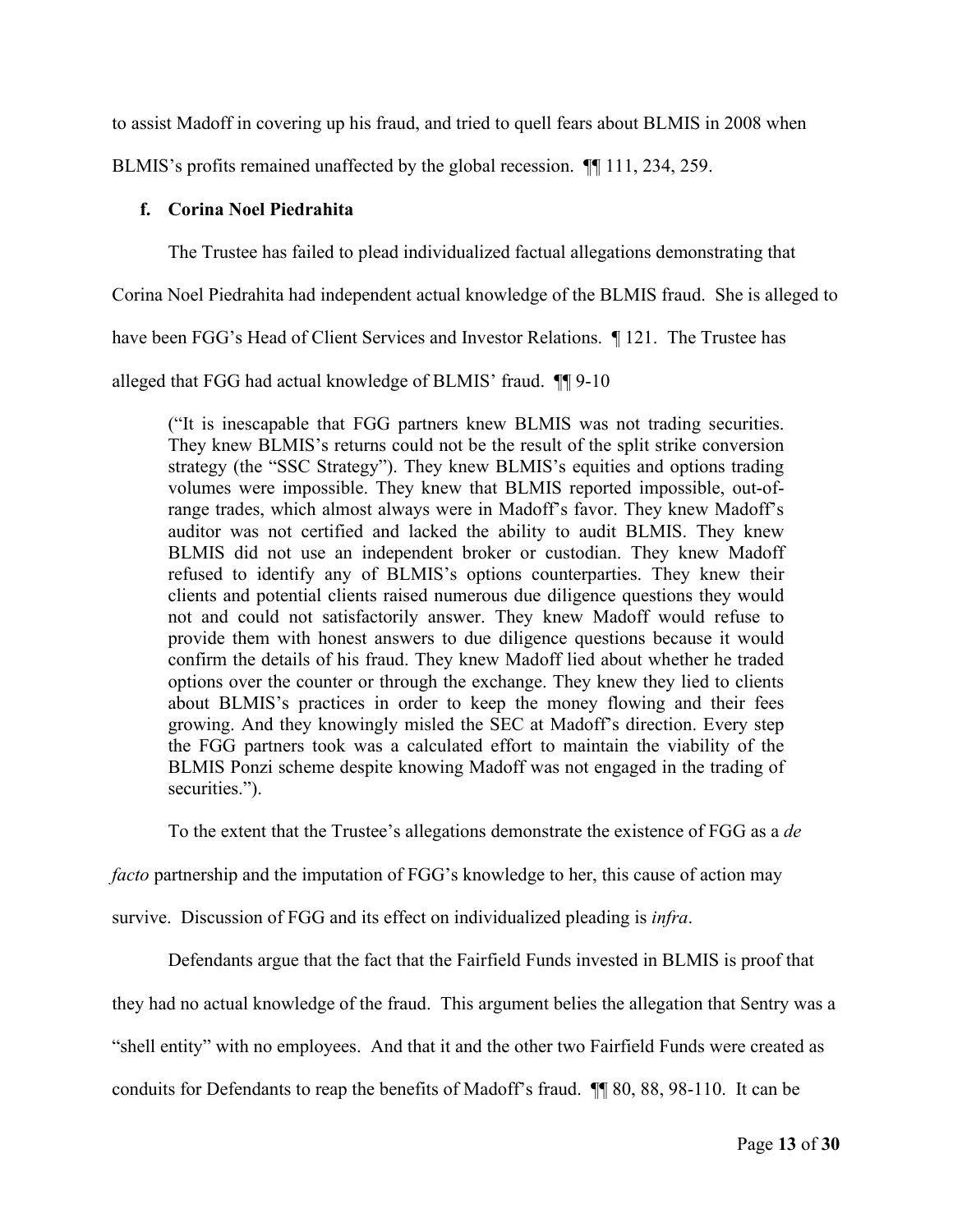reasonably inferred from the allegations in the Complaint, that any money "lost" by the Fairfield

Funds or by the Defendants was part of an orchestrated scheme to shield the partners of FGG

from liability on the money they personally received. Whether such allegations are true will be

decided at a later stage of litigation.

## **B. SECTION 550(B) OF THE BANKRUPTCY CODE DOES NOT BAR THE TRUSTEE'S TWO-YEAR SUBSEQUENT TRANSFER CLAIMS**

Defendants argue that the Trustee has failed to meet his pleading burden under § 550(b).

Section 550(b) provides an exception to liability under § 550(a). Section 550(b) states:

The trustee may not recover under section  $(a)(2)$  of this section from— (1) a transferee that takes for value, including satisfaction or securing of a present or antecedent debt, in good faith, and without knowledge of the voidability of the transfer avoided; or (2) any immediate or mediate good faith transferee of such transferee.

In order to prevail on a motion to dismiss,

the Trustee must plead that (1) the initial transfer is avoidable, and either (2) the subsequent transferee lacked good faith or (3) received the subsequent transfer with knowledge that the initial transfer was avoidable. But even if the subsequent transferee received the transfer in good faith and without knowledge of the avoidability of the initial transfer (and assuming a prior transferee did not take for value), the subsequent transferee must still take for value to prevail on its defense.

*SIPC v. BLMIS*, 594 B.R. 167, 196 (Bankr. S.D.N.Y. 2018). The first prong of this test is not in

dispute. The Trustee has pleaded that the initial transfer is avoidable and that the funds at issue

"originated with" BLMIS. *Id.*; Compl. ¶¶ 314–18, 333. The Trustee must also plead the "who,

when, and how much" but does not have the burden of pleading a "dollar-for-dollar accounting

of the exact funds at issue" at this stage. *Id.*

### **A. Good Faith**

Defendants are raising the affirmative defense of "good faith purchase for value" in their motion to dismiss. In the *Good Faith Decision*, the district court placed the burden of pleading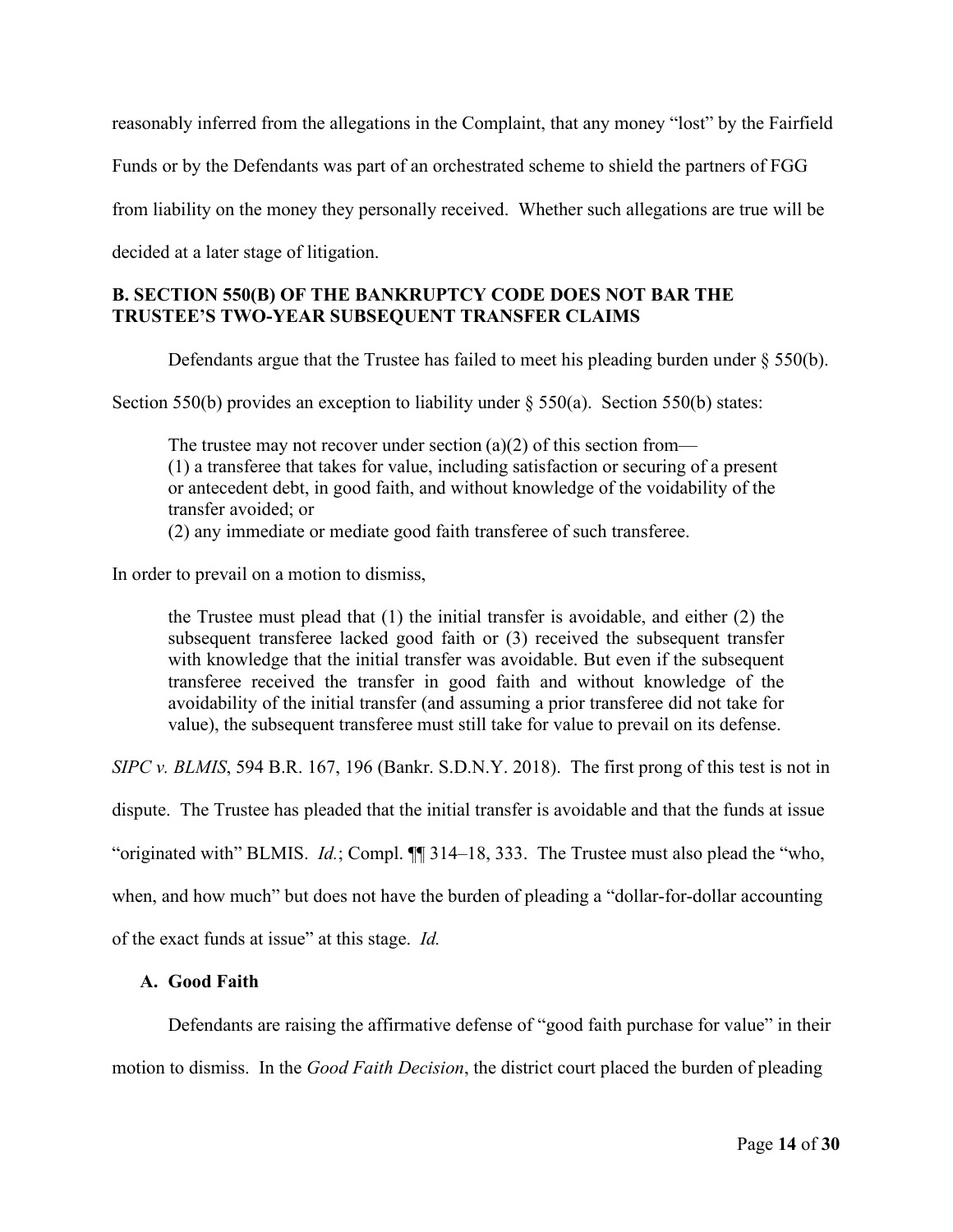"good faith" on the plaintiff. *SIPC v. BLMIS, LLC*, 516 B.R. 18, at 24 n.4 (S.D.N.Y. 2014) ("*Good Faith Decision*"); *see also SIPC v. BLMIS*, *LLC*, 590 B.R. at 200, 205–06 (Bankr. S.D.N.Y. 2018) (discussing District Court *BLMIS* rulings). "Value" remains Defendants' burden to plead and prove. *SIPC v. BLMIS, LLC*, 594 B.R. 167, 198 (Bankr. S.D.N.Y. 2018).

To prove "good faith," the Trustee must plead that "the transferee neither had actual knowledge of the Madoff Securities fraud []or willfully blinded himself to circumstances indicating a high probability of such fraud." *SIPC v. BLMIS, LLC*, 590 B.R. 200, 205 (Bankr. S.D.N.Y. 2018) (quoting the *Good Faith Decision*). The Court has already concluded that the Trustee has pled actual knowledge with regard to all Defendants except Corina Noel Piedrahita.

Thus, the Court will only address willful blindness here. Willful blindness consists of two elements: "(1) the defendant must subjectively believe that there is a high probability that a fact exists and (2) the defendant must take deliberate actions to avoid learning of that fact." *SIPC v. BLMIS, LLC*, 594 B.R. 167, 197 (Bankr. S.D.N.Y. 2018) (quoting *Global-Tech Appliances, Inc. v. SEB S.A*., 563 U.S. 754, 769 (2011) (internal quotation omitted)). Pleading that Defendants intentionally blinded themselves to the "red flags" that suggested a high probability of fraud is sufficient to plead "willful blindness" and "lack of good faith." *Picard v. Katz*, 462 B.R. 447, 455 (S.D.N.Y. 2011), *abrogated on other grounds by SIPC v. BLMIS, (In re BLMIS )*, 513 B.R. 437 (S.D.N.Y. 2014). "Thus, willful blindness connotes strong suspicion but *some* level of doubt or uncertainty of the existence of a fact and the deliberate failure to acquire actual knowledge of its existence." *SIPC v. BLMIS, LLC*, 594 B.R. 167, 198 (Bankr. S.D.N.Y. 2018) (emphasis in original) (citation omitted).

Based on the same allegations that allows this Court to find actual knowledge, the Court now finds that the Trustee has successfully pled willful blindness as to those Defendants. And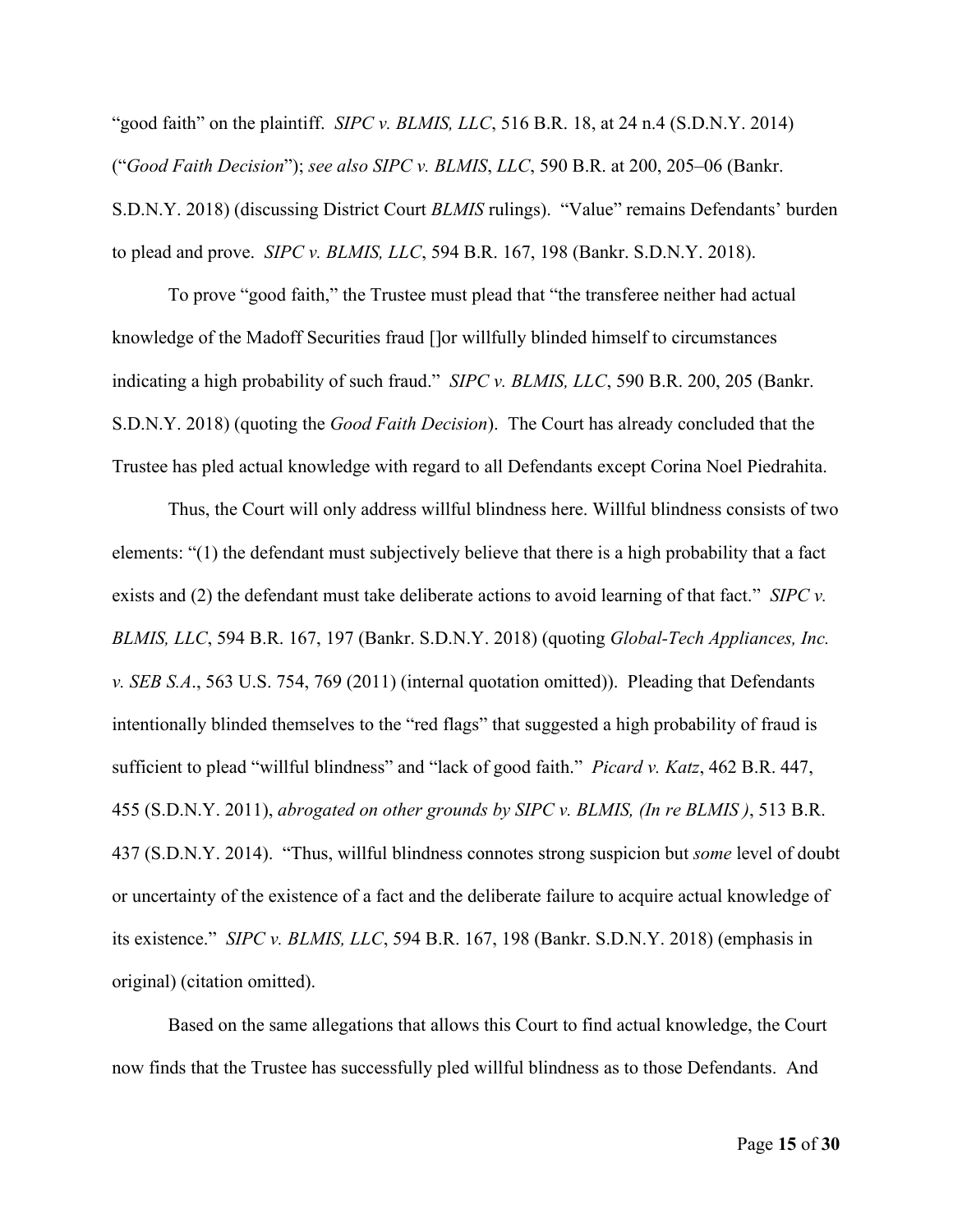for the same reasons as is set forth above, the Trustee has failed to plead any allegations regarding the willful blindness of Corina Noel Piedrahita—except to whatever extent she is found to have knowledge as a partner of FGG. ¶ 8

("[T]he questions about BLMIS's suspicious operations were frequent and numerous. Clients raised them. Potential clients raised them. Most importantly, independent consultants investigating or working for FGG raised them. These consultants brought signs of fraud at BLMIS to the FGG partners' attention, but the partners ignored the warnings, protected BLMIS from inquiry, and continued to reap vast wealth from the BLMIS fraud.").

Defendants rely on a line of decisions, which stand for the proposition that a financial professional would never knowingly invest in a Ponzi scheme. *In re Bernard L. Madoff Inv. Sec. LLC*, 548 B.R. 13, 32 (Bankr. S.D.N.Y. 2016) (the "*Legacy Capital*" case) ("While greed may cloud judgment, it is not plausible that the average financial professional owing fiduciary duties to its own clients and investors would knowingly invest their money in a Ponzi scheme that is doomed to collapse."); *see also Picard v. BNP Paribas S.A. (In re Bernard L. Madoff)*, 594 B.R. 197, 204 (Bankr. S.D.N.Y. 2018) (finding it "implausible" that defendants would invest "if they subjectively believed that there was a high probability that BLMIS was not actually trading securities"); *Buchwald Capital Advisors LLC v. JP Morgan Chase Bank, N.A. (In re Fabrikant & Sons, Inc.)*, 480 B.R. 480 (S.D.N.Y. 2012) (dismissing allegations that banks would knowingly invest in a debtor they knew was "shuffling money around to meet short term obligations"), *aff'd*, 541 F. App'x 55 (2d Cir. 2013); *Picard v. ABN AMRO Bank (Ireland) Ltd. (In re BLMIS)*, Adv. Pro No. 10-05355 (SMB), 2020 WL 401822 (Bankr. S.D.N.Y. Jan. 23, 2020). This is circular reasoning. The Court cannot know what Defendants knew or how they might react to a situation without seeing what facts are borne out by the evidence.

The idea that a financial institution would never knowingly risk its own investments in a Ponzi scheme is belied by the fact that this case is before the Court. At the time of Madoff's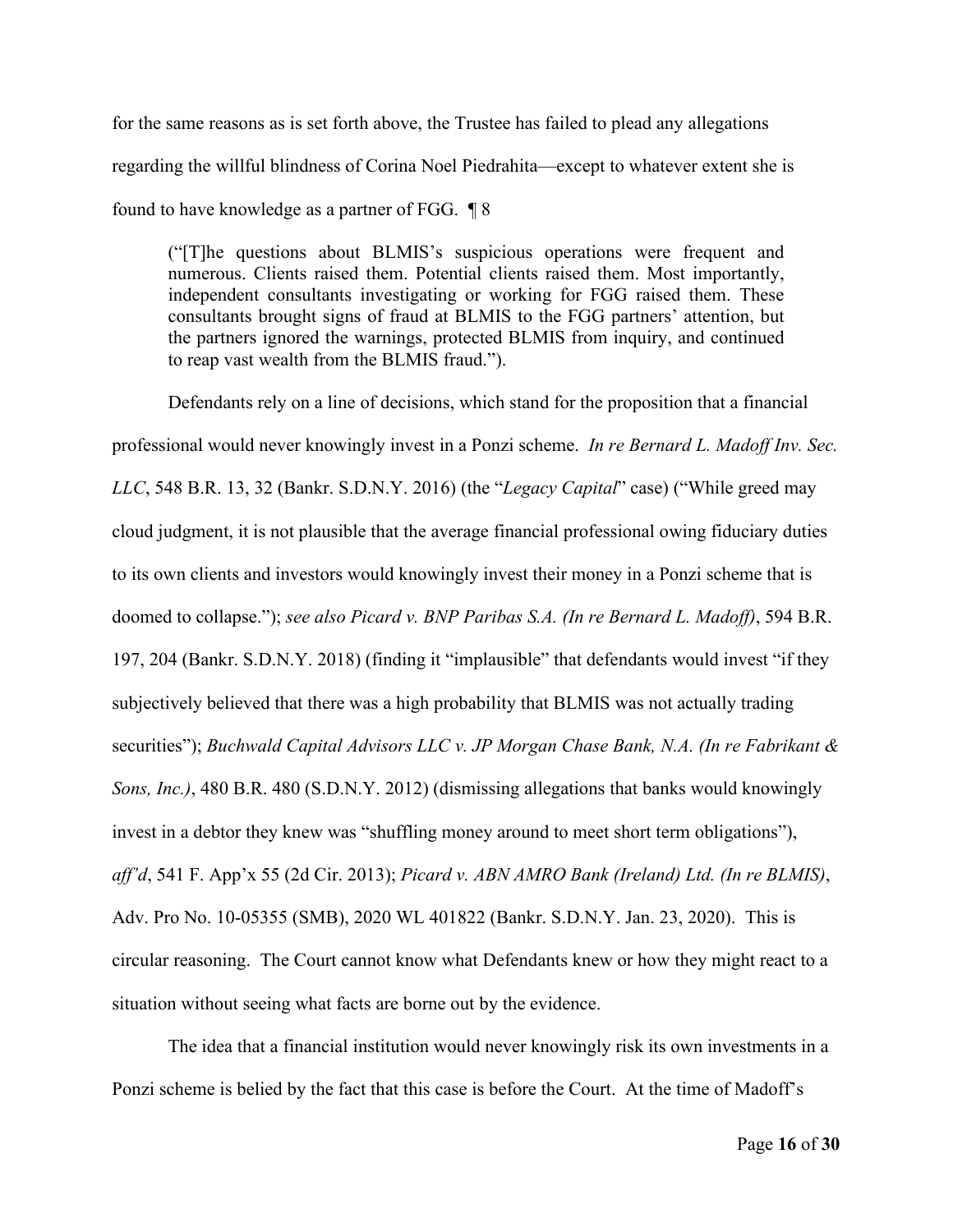arrest, BLMIS managed approximately \$65 billion (mostly fictitious) funds. *Picard v. Merkin (In re BLMIS)*, 515 B.R. 117, 125 (Bankr. S.D.N.Y. 2014). It would not have been disputed, in November 2008—prior to Madoff's admission that he was running a Ponzi scheme—that BLMIS was considered an "average financial professional owing fiduciary duties to its own clients and investors." And yet, "[o]n March 12, 2009, Madoff pled guilty to an 11–count criminal indictment filed against him and admitted that he operated a Ponzi scheme through the investment advisory side of BLMIS." *SIPC v. BLMIS (In re Bernard L. Madoff Inv. Sec. LLC)*, 424 B.R. 122, 126 (Bankr. S.D.N.Y. 2010), *aff'd*, 654 F.3d 229 (2d Cir. 2011). Things are not always as they seem. And as such, this Court will not presume what some financial institution might do when it learned it was participating in a Ponzi scheme. Nor will it presume that Defendants operated an "average financial institution."

The Court has read and considered the allegations made against these Defendants in this Complaint—and, based solely on the allegations contained therein, finds it plausible that the Defendants knowingly invested their money in a Ponzi scheme in order to enrich themselves, through fees and other means, at the expense of their investors.

#### **B. Value**

Whether the Defendants gave value is a question of fact to be resolved either at the summary judgment stage or at trial. The "value" that a subsequent transferee must provide is "merely consideration sufficient to support a simple contract, analogous to the 'value' required under state law to achieve the status of a bona fide purchaser for value." *Legacy Capital*, 548 B.R. at 37 (citation omitted); *accord Enron Corp. v. Ave. Special Situations Fund II, L.P. (In re Enron Corp.)*, 333 B.R. 205, 236 (Bankr. S.D.N.Y. 2005). In addition, the "value" element under  $\S$  550(b)(1) looks to what the transferee gave up rather than what the transferor received.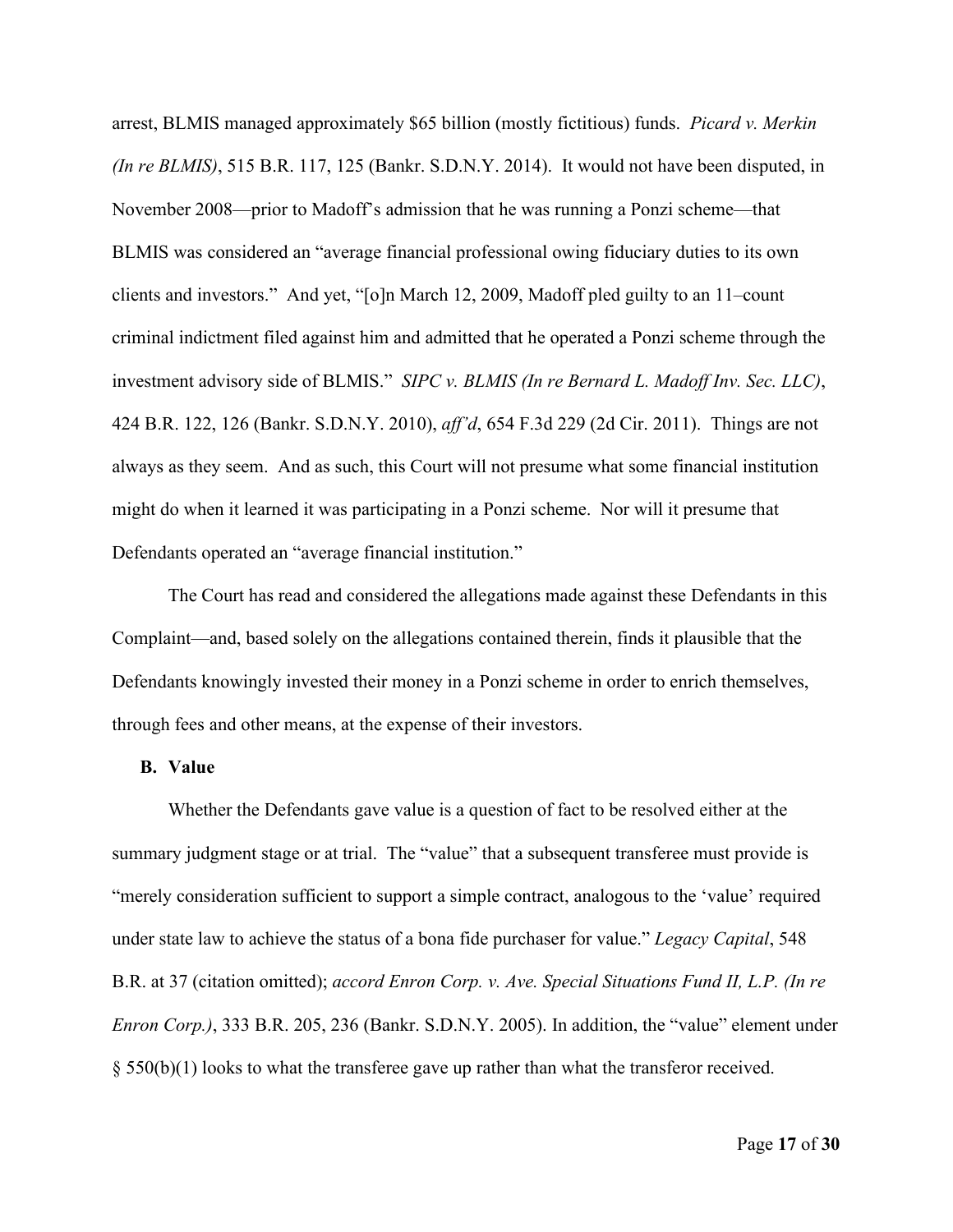The Defendants argue that they gave "value" by providing "investment management services for the Fairfield Funds" and/or for surrendering corresponding shares in the Fairfield Funds. What the Defendants did or did not do is not the concern of the Court at the motion to dismiss phase. This Court may only dismiss for failure to state a claim when an affirmative defense is apparent on the face of the complaint. *See BLMIS*, 594 B.R. at 206. That Defendants gave value is not apparent on the face of the Complaint. When read as a whole, the Complaint lays out a corporate organization completely devoid of any management and investment services. The Trustee asserts that the Defendants deferred to Madoff in all major decision making, including whether to form a U.S. based entity and what lies should be told to the SEC. ¶¶ 2, 9, 151 ("Madoff strongly influenced FG Bermuda's formation. Noel and Tucker initially planned for a U.S.-based FGG entity to serve in that role. Madoff objected because he feared that employing a U.S.-based entity would expose him to greater SEC scrutiny. Noel and Tucker capitulated and formed FG Bermuda to serve as investment adviser."), ¶ 241 ("FGG arranged a pre-call with Madoff . . . to ensure that Vijayvergiya and McKeefry would deliver a Madoffsanctioned story.").

The Complaint states that "Fairfield Sentry ceded control of . . . its investment decisions . . . to BLMIS . . . with the understanding that [Sentry's custodian] would hold that position in name only, as custodial duties were contractually delegated to BLMIS." ¶ 91; *see also* ¶ 92 ("Responsibility for Fairfield Sentry's investment decisions was, likewise, delegated to BLMIS. Even so, Fairfield International Managers was listed as Fairfield Sentry's investment adviser, for which it was paid a 20% performance fee."). It is also alleged that a "sub-custodian agreement . . . authorized BLMIS to be in custody of all of Fairfield Sentry's BLMIS assets." ¶ 228.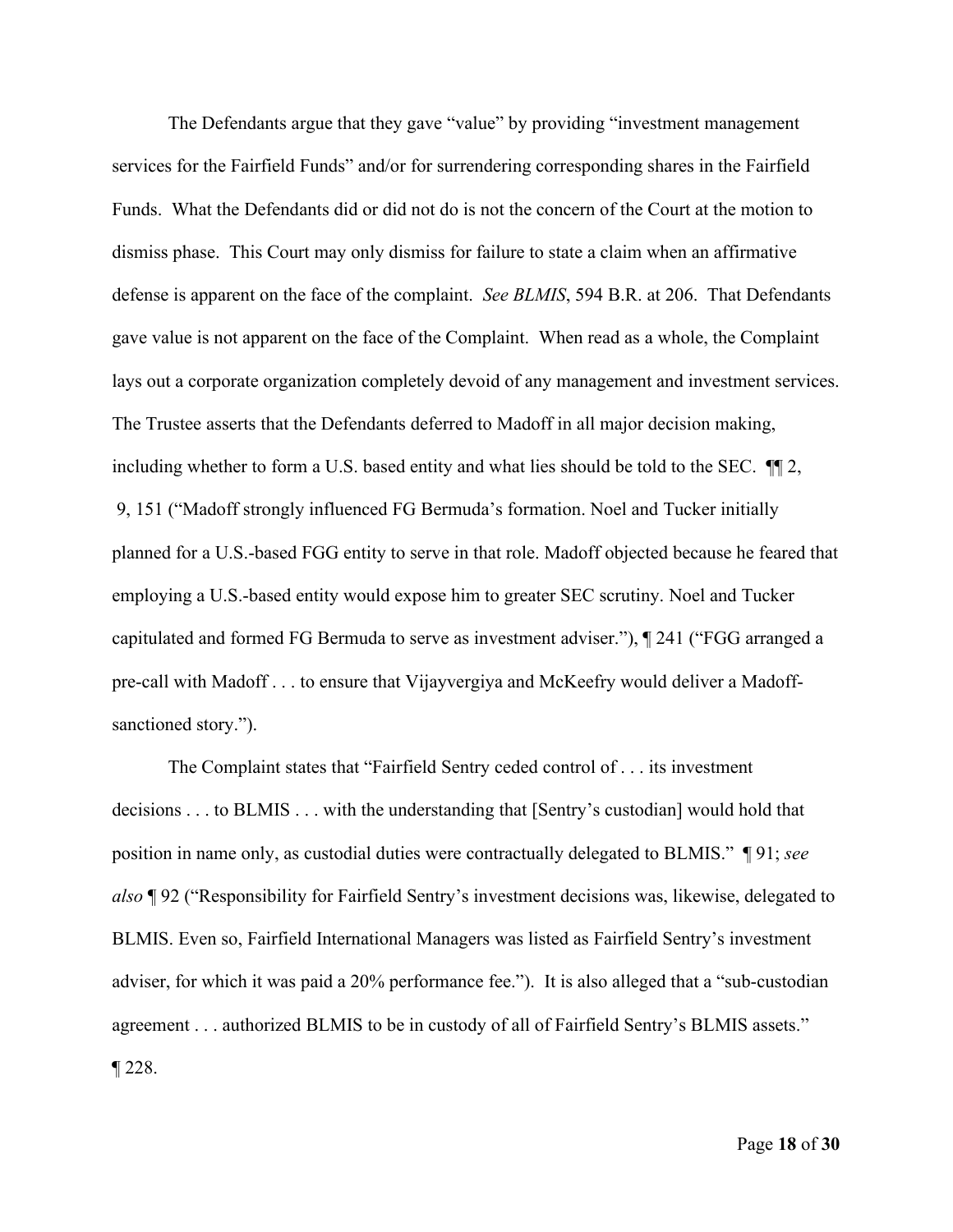As to whether the Defendants "gave value" in the form of surrendering shares in the Fairfield Funds, such a determination cannot be made as a matter of law or fact at this stage.

## **C. DE FACTO PARTNERSHIP THEORY CURES THE LACK OF INDIVIDUALIZED PLEADING**

Defendants argue that the Trustee should not be permitted to use a "de facto" partnership to cure a lack of individualized pleading. The Court has found the pleadings sufficient against all Defendants on an individualized basis except for Corina Noel Piedrahita.

The Trustee alleges that "FGG" was "founded in 1983 and is a de facto partnership or partnership by estoppel" with a principal place of business in New York. ¶ 11. FGG is allegedly comprised of all the named individual Defendants, among others. ¶ 11. The Trustee alleges that FGG maintained an office at 919 Third Avenue, New York, New York 10022. ¶ 11.

"Adequately alleging a partnership requires showing four elements: (1) the parties' sharing of profits and losses; (2) the parties' joint control and management of the business; (3) the contribution by each party of property, financial resources, effort, skill, or knowledge to the business; and (4) the parties' intention to be partners." *Anwar v. Fairfield Greenwich Ltd.*, 728 F. Supp. 2d 372, 403-04 (S.D.N.Y. 2010) (citing *Kidz Cloz, Inc. v. Officially for Kids. Inc*., 320 F. Supp. 2d 164, 171 (S.D.N.Y.2004)).

While federal courts refer to "elements" when determining whether a partnership exists, the New York Appellate Division, Second Department, has stated that a court should consider "a series of *factors*" to determine whether or not a partnership exists, including, but not limited to, "(1) sharing of profits, (2) sharing of losses, (3) ownership of partnership assets, (4) joint management and control, (5) joint liability to creditors, (6) intention of the parties, (7) compensation, (8) contribution of capital, and (9) loans to the organization." *Brodsky v. Stadlen*, 138 A.D.2d 662, 663 (N.Y. App. Div. 2d Dep't 1988) (emphasis added); *see also DeCristofaro*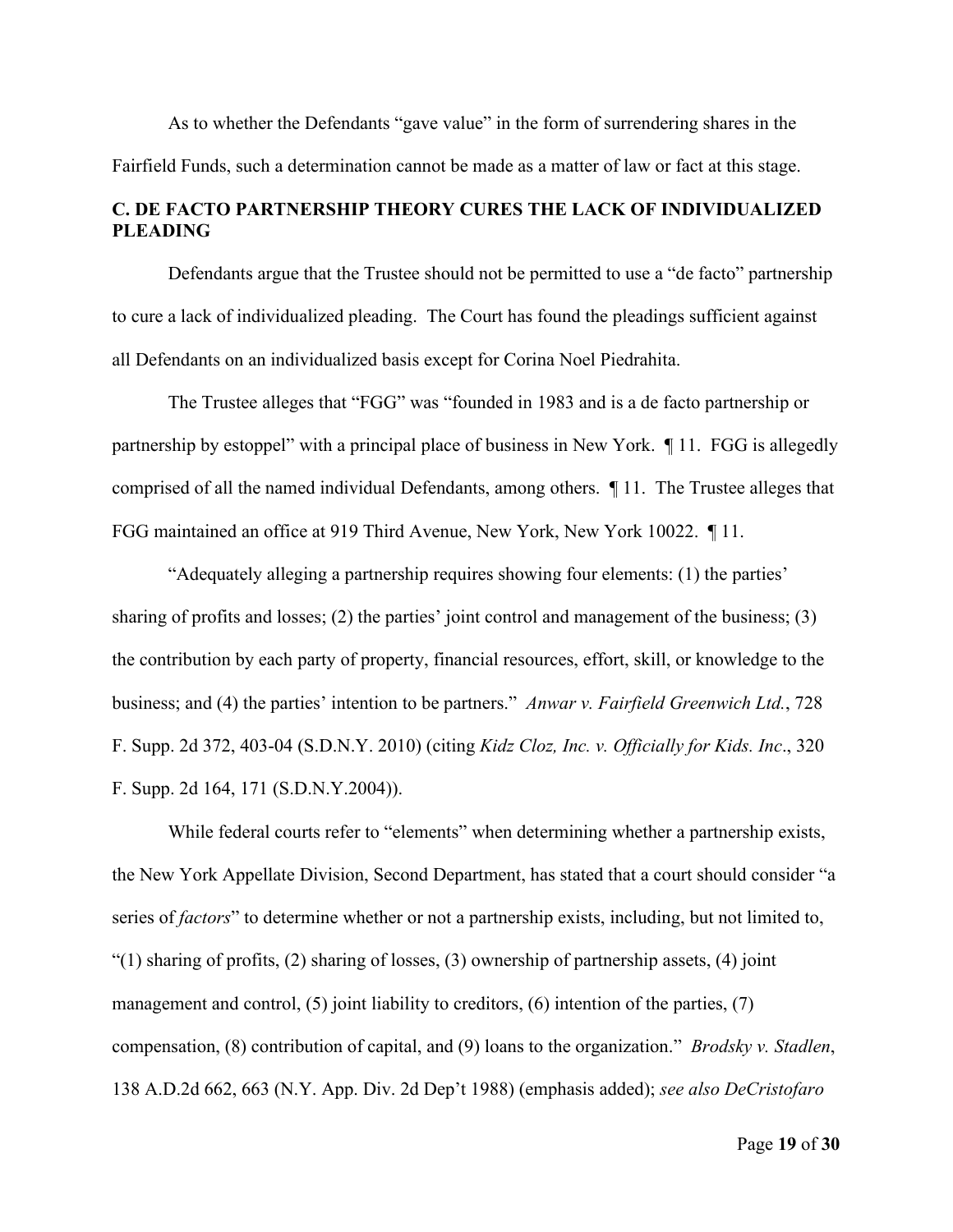*v. Nest Seekers E. End*, *LLC*, No. 35876–11, 2017 WL 350803, at \*6 (N.Y. Sup Ct. Jan. 11, 2017) (same); *Hammond v. Smith*, No. 2008/02441, 2016 WL 1708522, at \*3 (N.Y. Sup. Ct. Apr. 22, 2016) ("No one factor is determinative; it is necessary to examine the parties' relationship as a whole.") (quoting *Kyle v. Brenton*, 184 A.D.2d 1036, 1036 (N.Y. App. Div. 4th Dep't 1992) (citing *Martin v. Peyton*, 246 N.Y. 213 (N.Y. Ct. App. 1927) (stating that to determine if a partnership exists, facts should be weighed "in connection with all the rest"))). "No one characteristic of a business relationship is determinative in finding the existence of a partnership in fact." *Brodsky v. Stadlen*, 138 A.D.2d 662, 663 (N.Y. App. Div. 2d Dep't 1988). The use of the term "factors," rather than "elements," by New York courts implies that a party can prove the existence of a *de facto* partnership without meeting each of the "elements" and underscores the need for the Court to allow this cause of action to proceed to discovery.

Similarly, a partnership by estoppel can be established by the showing that (1) there is "a representation that the partnership exists" and (2) "that the injured party relied on this representation to his or her detriment." *Ads Plus Advert., Inc. v. Ault*, 928 F. Supp. 2d 683, 692- 93 (W.D.N.Y. 2013) (cleaned up). "Partnership by estoppel should not be lightly invoked and generally presents issues of fact." *First Am. Corp. v. Price Waterhouse LLP*, 988 F. Supp. 353, 358 (S.D.N.Y. 1997).

The Complaint plainly states:

The FGG partners: (i) shared, on a pro rata basis, the profits and losses realized by the FGG entities; (ii) made pro rata contributions to the capital of FGG entities; (iii) intended to carry on as co-owners of FGG with the common goal of earning a profit; and (iv) participated in the management of entities within the FGG enterprise. FGG's compensation structure was consolidated and its profits passed through FG Bermuda and FG Limited before being distributed to the partners. As a de facto partnership, the knowledge of all its members (i.e., the FGG partners and FGG entities) is imputed among each other through the partnership itself, as are the liabilities each FGG partner and entity incurred.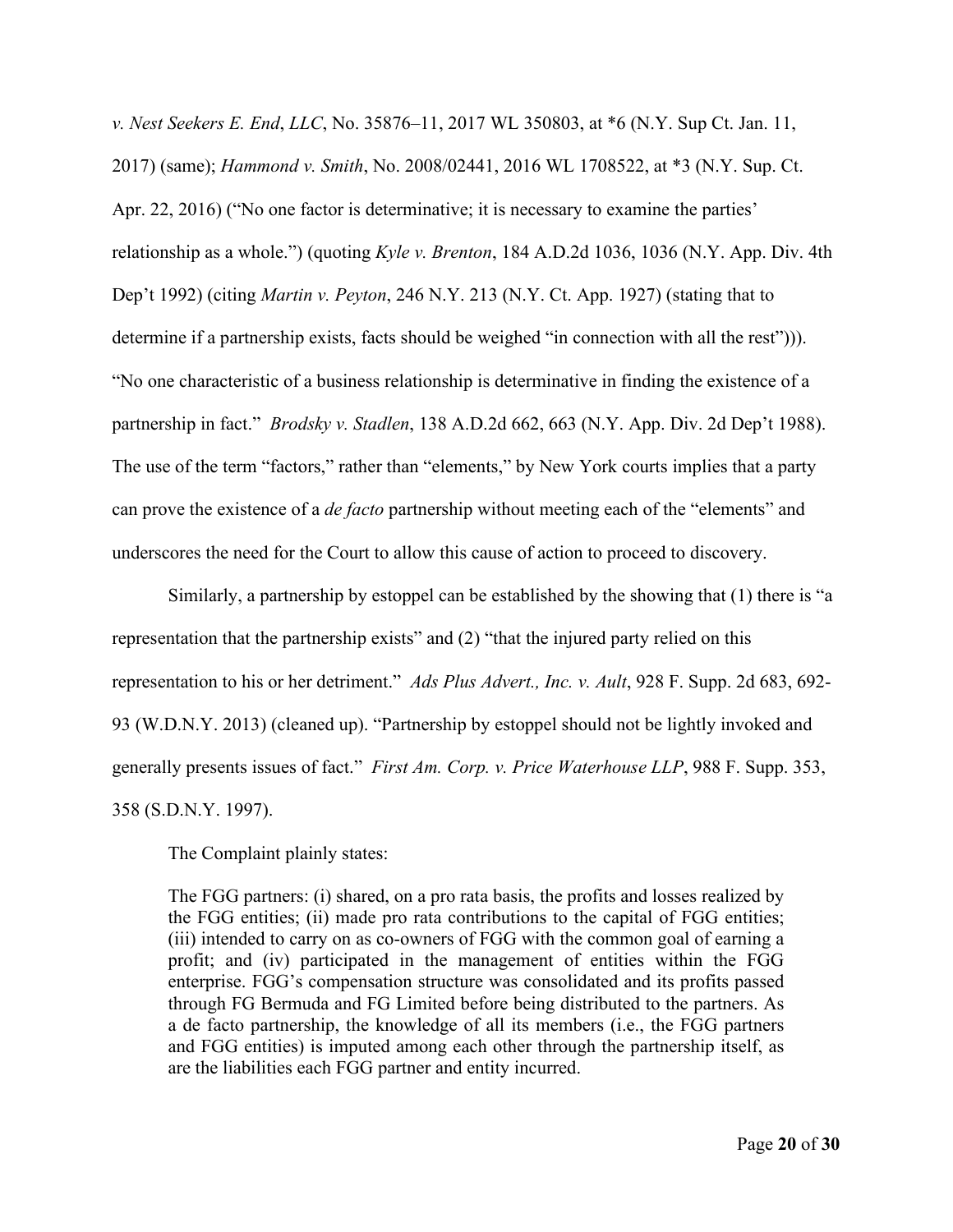¶ 119. These allegations are not merely conclusory. The Complaint contains numerous allegations regarding the formation and operation of FGG. ¶¶ 11-20, 79-132. Noel and Tucker founded FGG and were allegedly members of "the Executive Committee in charge of FGG's day-to-day management." ¶ 101. They grew FGG by including family members and giving them a "stake" in the partnership. Piedrahita, a son-in-law to Noel, was allegedly named as the "third founding partner" of FGG and given a 33.3% share in FG Limited. ¶ 105. In exchange, Piedrahita courted new clients for FGG and maintained the current ones with dinners and events in New York. ¶ 107. He, along with Tucker, and Noel, managed and supervised FGG's efforts in Europe and Latin America. ¶ 108. FGG capitalized on Piedrahita's business and investment contacts and Piedrahita received a share of FGG's profits through his stake in FGG's business entities. ¶ 112.

Another of Noel's sons-in law, Toub, allegedly joined FGG in 1997 and "focused his business development activities on Brazil and the Middle East. He was an FGG partner and served on FGG's Executive Committee." 114.

Vijayvergiya was allegedly FGG's Chief Risk Officer and was provided a stake in FG Bermuda for his sales and the perception that he was monitoring the risk of the Fairfield investments. ¶ 147-149.

Corina Noel Piedrahita was allegedly FGG's Head of Client Services and Investor Relations. ¶ 121. She allegedly received her partnership distributions through Share Management, LLC, a company she established and operated as if it were her alter ego. ¶ 20.

Whether a *de facto* partnership or partnership by estoppel has been formed is a fact intensive inquiry requiring discovery. These allegations, along with those contained in the Complaint, are sufficient to survive a motion to dismiss.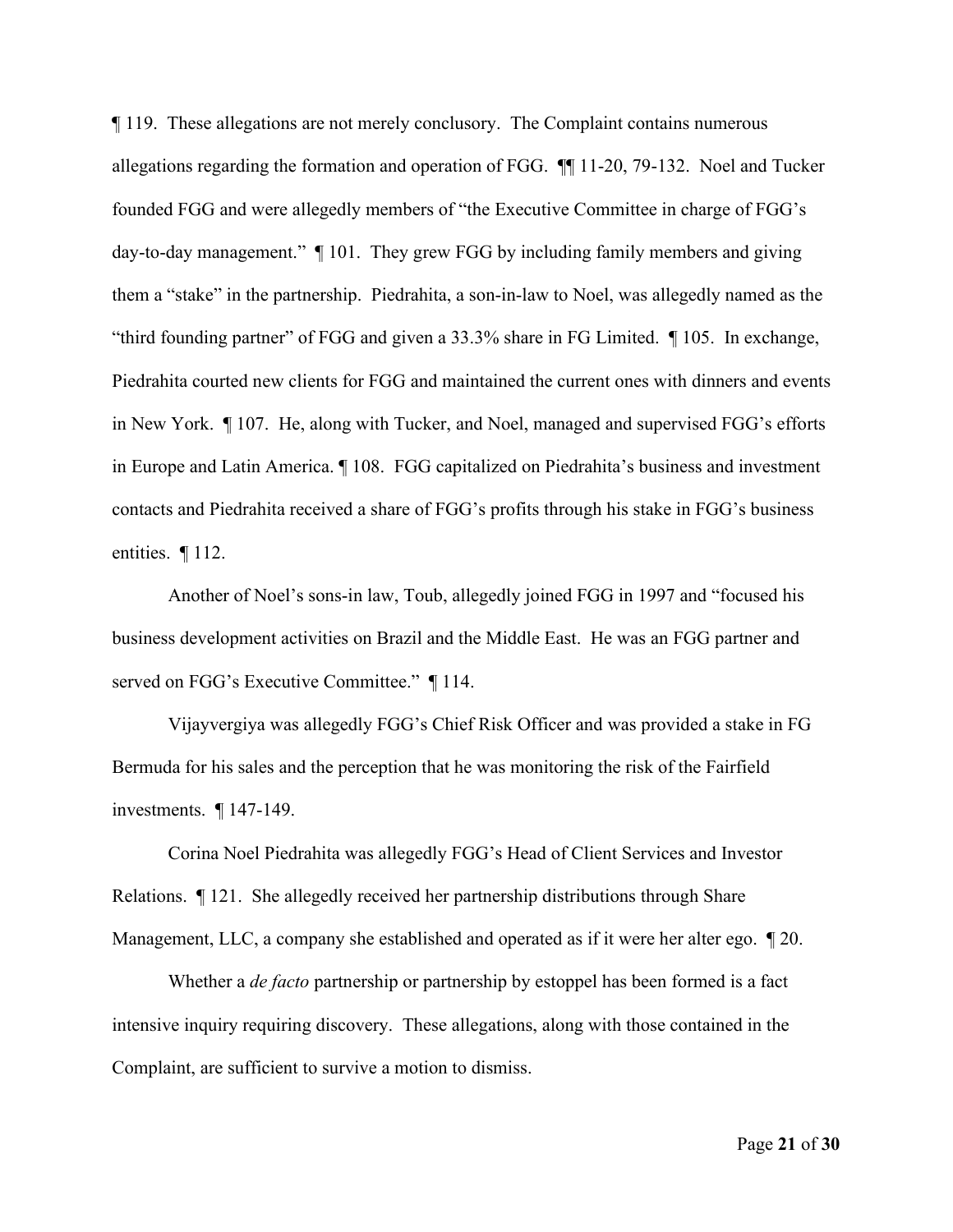Defendants argue that Federal Rule of Civil Procedure 9(b) does not permit "group pleading." While this is generally true, Defendants' argument fails for two reasons. The Trustee has set forth specific allegations against each Defendant, including Corina Noel Piedrahita. See *In re Drier LLP*, 452 B.R. 391, 408 (Bankr. S.D.N.Y. 2011) ("[G]roup pleading is generally forbidden because each defendant is entitled to know what he is accused of doing.") (citation omitted). Group pleading is permissible where, like here, the Complaint "informs each defendant of the nature of his or her alleged participation in the fraud." *Id.* (cleaned up). Even though the Complaint does not contain individualized allegations of Corina's actual knowledge or willful blindness, it sufficiently lays out her role in FGG and its alleged scheme to siphon fees from BLMIS's and FGG's clients via her corporate entity. *See DiVittorio v. Equidyne Extractive Indus., Inc.*, 822 F.2d 1242, 1247 (2d Cir. 1987) ("Where multiple defendants are asked to respond to allegations of fraud, the complaint should inform each defendant of the nature of his alleged participation in the fraud.").

In addition, "no specific connection" between the fraudulent behavior and particular defendants is necessary "where, as here, defendants are insiders or affiliates." *Id.* The Trustee has alleged that the individual Defendants were all insiders of FGG.

### **D. THE GENERAL PARTNER LIABILITY CLAIMS AGAINST FG LIMITED AND FG BERMUDA ARE NOT PREEMPTED BY THE BANKRUPTCY CODE**

Under counts fifteen, sixteen, and seventeen of the Complaint, the Trustee asserts general partner liability against FG Limited and FG Bermuda to hold them jointly and severally liable for GS's and GSP's obligations to the Trustee.<sup>[10](#page-21-0)</sup>  $\parallel$  395-406. Defendants argue that these claims are preempted by § 546(e) of the Bankruptcy Code. The Trustee disputes this and argues that the

<span id="page-21-0"></span> $10$  On April 17, 2012, the Bankruptcy Court entered consent judgments in favor of the Trustee against both GS and GSP in the respective amounts of \$206,038,654 and \$5,985,000. GS and GSP are insolvent and cannot satisfy their obligations to the Trustee.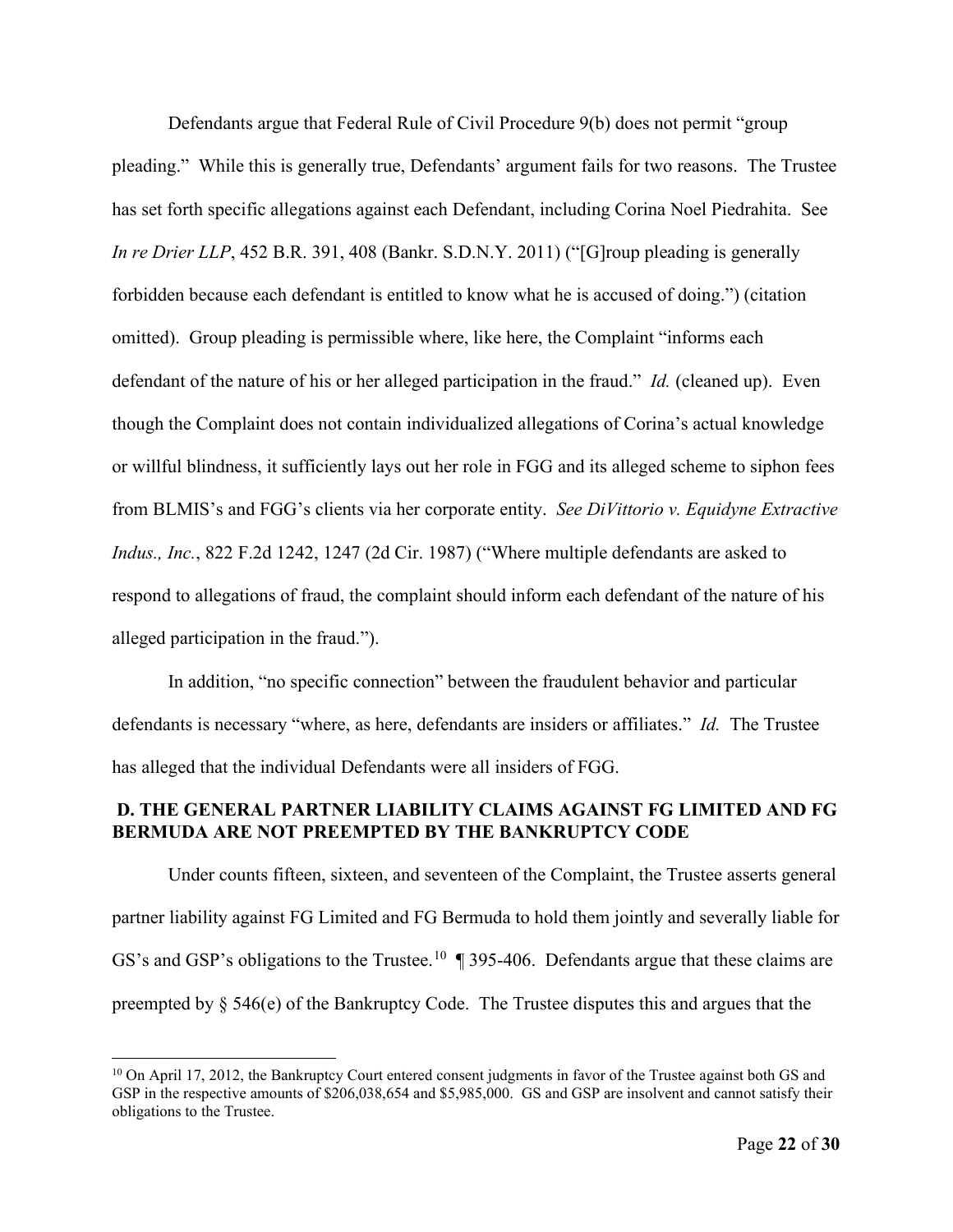claims are independent of the direct claims asserted against FG Limited and FG Bermuda, which arise under  $\S$  550(a)(2) of the Bankruptcy Code.

Absent express language in the statute, a federal law may preempt state law where the federal interest is "so dominant that the federal system will be assumed to preclude enforcement of state laws on the same subject" or a state law may be "preempted to the extent that it actually conflicts with federal law." *Pac. Gas & Elec. Co. v. State Energy Res. Conservation & Deve. Comm'n*, 461 U.S. 190, 204 (1983). There is no conflict of law here and no preemption. Bankruptcy courts routinely hold general partners personally liable for avoidable transfers made to a partnership. *In re BLMIS, LLC*, 440 B.R. 243, 268-69 (Bankr. S.D.N.Y. 2010) (J. Lifland); *SIPC v. BLMIS, LLC*, 563 B.R. 737, 754 (Bankr. S.D.N.Y. 2017) (J. Bernstein) (holding same); *see also SIPC v. BLMIS, LLC*, F. Supp. 3d , 2021 WL 1112342, at \*18 (S.D.N.Y. Mar. 24, 2021) (collecting cases holding same).

In their reply brief, the Defendants argue that the Trustee is seeking a double recovery by seeking a judgment against FG Limited and FG Bermuda for the same transfers that he has already recovered from GS and GSP. "The Trustee may recover avoided transfers from an initial transferee or a subsequent transferee and need not seek recovery first from the initial transferee." *SIPC v. BLMIS, LLC*, 563 B.R. 737, 753 (Bankr. S.D.N.Y. 2017). And the Trustee is limited by § 550(d) to "only a single satisfaction" of an avoided transfer. 11 U.S.C. § 550(d). Whether the Trustee has been fully satisfied is an issue to be determined at a later stage of this litigation.

#### **E. THE SAC'S NEW CLAIMS AGAINST FIFL AND STABLE RELATE BACK**

On August 20, 2020, Defendants move to dismiss, as time barred under § 550(f), the Trustee's subsequent transfer claims against Fairfield Investment Fund Limited<sup>[11](#page-22-0)</sup> ("Fairfield

<span id="page-22-0"></span><sup>&</sup>lt;sup>11</sup> Count one.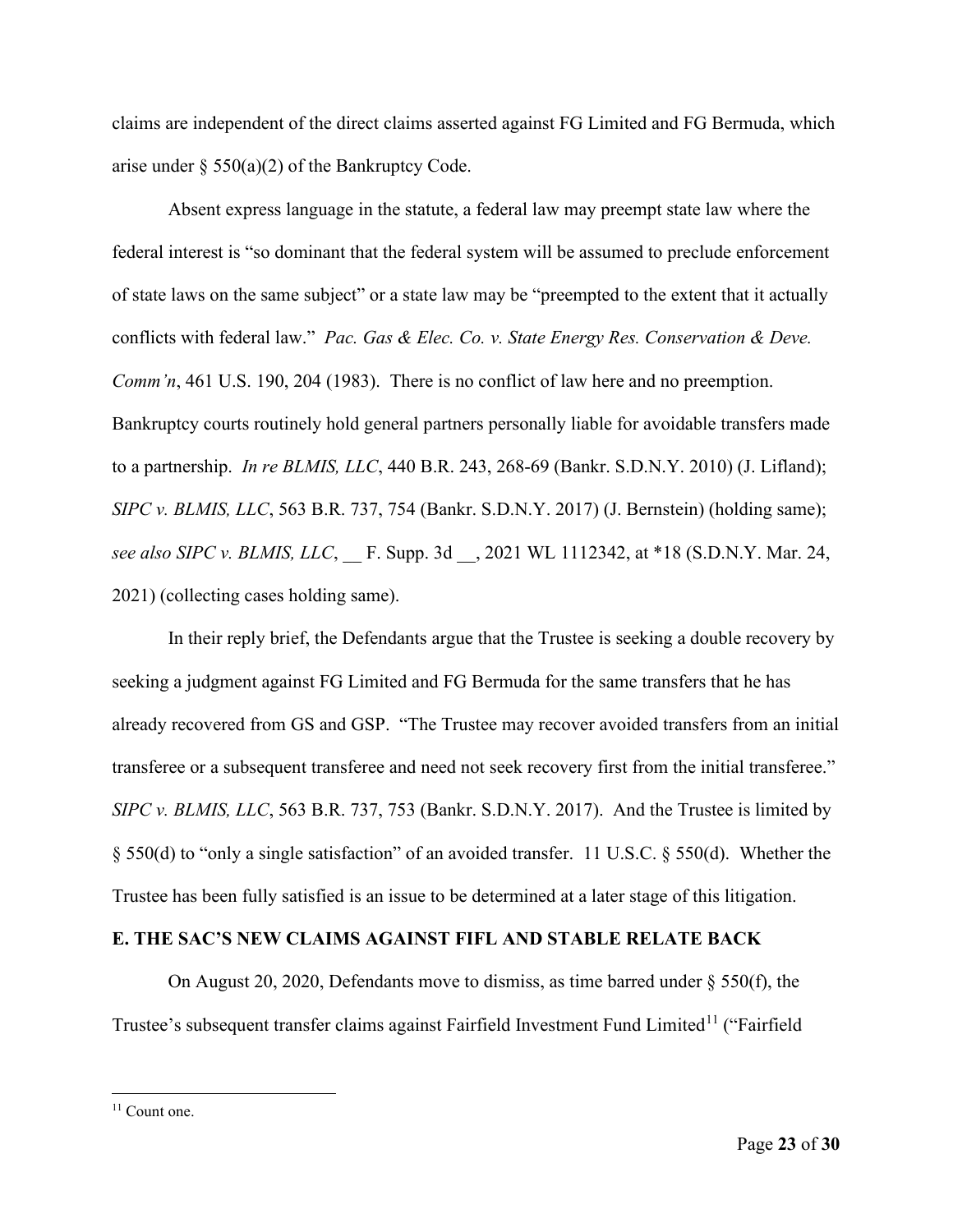Investment Fund") and Stable Fund L.P.<sup>[12](#page-23-0)</sup> ("Stable Fund"), in the total amount of \$62 million, which were not pled in the first amended complaint. The Court granted an order permitting the Trustee to file this (second amended) Complaint on August 20, 2020. Under Rule 15 of the Federal Rules of Civil Procedure, "an amendment to a pleading relates back to the date of the original pleading when the amendment asserts a claim or defense that arose out of the conduct, transaction, or occurrence set out—or attempted to be set out—in the original pleading." Fed. R. Civ. P.  $15(c)(1)(B)$ . "The purpose of Rule 15 is to provide maximum opportunity for each claim to be decided on its merits rather than on procedural technicalities." *Siegel v. Converters Transp., Inc.*, 714 F.2d 213, 217 (2d Cir. 1983) (cleaned up). To the extent that the Trustee's claims relate back to the original pleading, it is not time barred.

The primary consideration in determining whether the proposed amendment to the Complaint should relate back is whether the Complaint put the defendant on notice that additional transfers may be pursued at a later date. *In re 360networks (USA) Inc.*, 367 B.R. 428, 433 (Bankr. S.D.N.Y. 2007). This is an objective standard. The Court of Appeals for the Second Circuit has stated that "the central inquiry is whether adequate notice of the matters raised in the amended pleading has been given to the opposing party within the statute of limitations by the general fact situation alleged in the original pleading." *Id.* 

Fairfield Investment Fund and the Stable Fund were named as Defendants in the Amended Complaint, which was filed with the Court on August 12, 2010 ("2010 Complaint."). ECF No., 23. Each was defined as an "FGG Affiliate." 2010 Compl. ¶ 79, ¶ 112. The 2010 Complaint states

The money transferred from BLMIS to the Feeder Funds was subsequently transferred by the Feeder Funds to the FGG Affiliates . . . . These payments from the Feeder Funds constitute subsequent transfers of the Initial Transfers from

<span id="page-23-0"></span><sup>12</sup> Count two.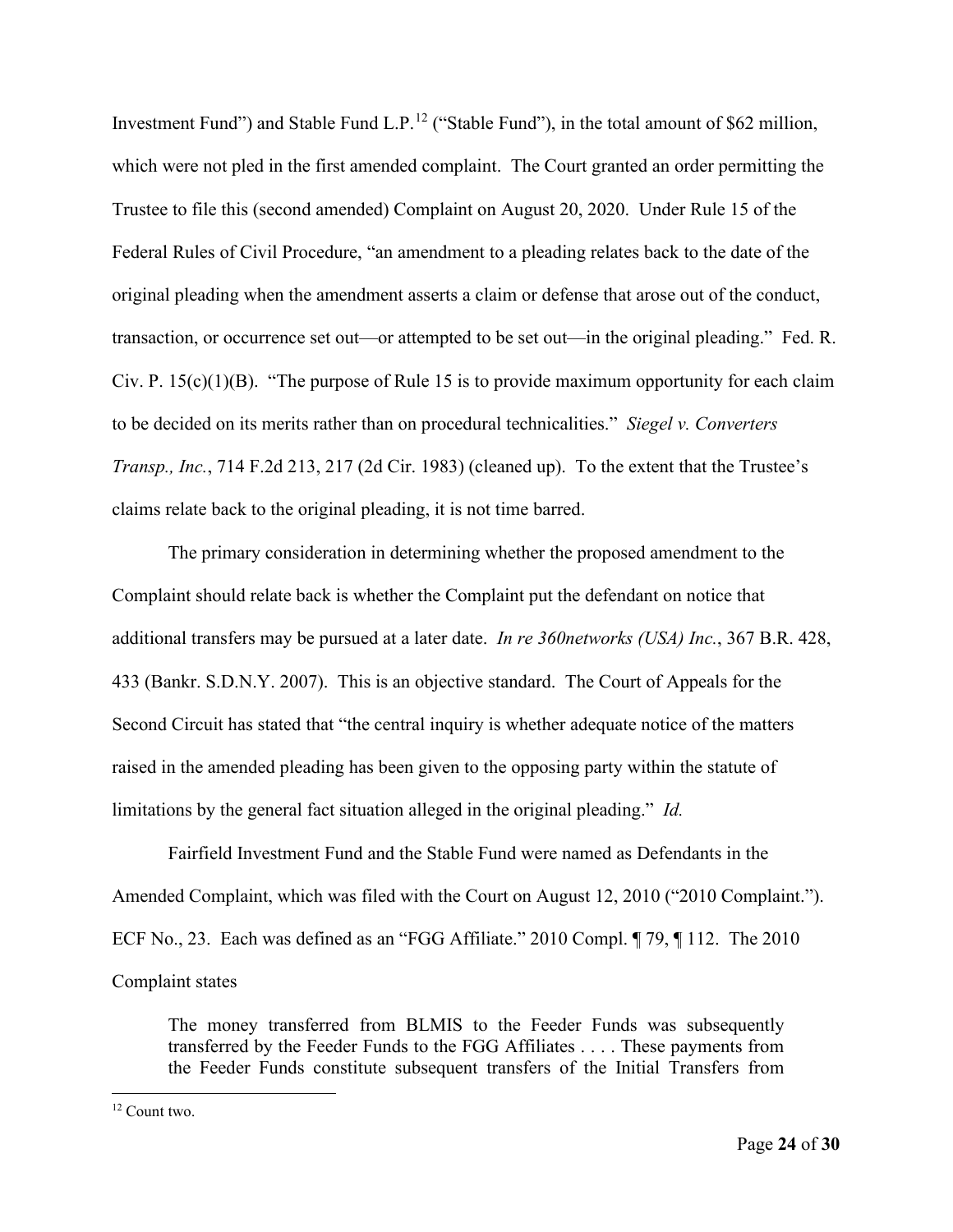BLMIS to the Feeder Funds. Because the FGG Affiliates . . . did not take the funds in good faith or without knowledge of the voidability of the initial transfers, all transfers from BLMIS to the Feeder Funds, which the Feeder Funds subsequently transferred, either directly or indirectly, to the FGG Affiliates . . . (the "Subsequent Transfers"), were and remain Customer Property subject to turnover to the Trustee and/or are avoidable and recoverable by the Trustee.

2010 Compl. ¶ 543. The 2010 Complaint asserts counts one, four, seven, ten, thirteen,

nineteen, twenty-two, twenty-five, and twenty-seven against the Fairfield Investment Fund and the Stable Fund. 2010 Compl. at ¶¶ 160, 164, 168, 172, 177, 183, 187, 191, 194.

The 2010 Complaint was filed before the entry of a consent judgments against GS, GSP, and Sentry, which were all entered in 2011. Since the statute of limitations set forth in § 550 had not begun to run when the 2010 Complaint was filed, the causes of action in that pleading are timely. *See SIPC v. BLMIS*, 501 B.R. 26, 37 (S.D.N.Y. 2013) (citing and quoting *In re Maxim Truck Co., Inc.*, 415 B.R. 346, 353 (Bankr. S.D. Ind. 2009) for the premise that a trustee is permitted "to add a defendant as a subsequent transferee when the period of time to initiate an action under § 550 for recovery of an avoided transfer has not yet even been triggered, let alone expired, against any of the Defendants.").

Defendants had over 10 years notice that they would be asked to account for these

transfers. As has previously been stated by this Court,

the Trustee is an outsider to these transactions and will need discovery to identify the specific subsequent transfers by date, amount and the manner in which they were effected. The Moving Defendants are a group of interrelated individuals and entities . . . . Whether they additionally received Subsequent Transfers of BLMIS funds from one another is a question to which they, and they alone, have the requisite information to respond.

*In re BLMIS, LLC*, 445 B.R. 206, 236 (Bankr. S.D.N.Y. 2011). The Defendants were adequately

appraised that the Trustee intended to collect "all" subsequent transfers that they received.

Counts one and two "relate back" and are properly brought.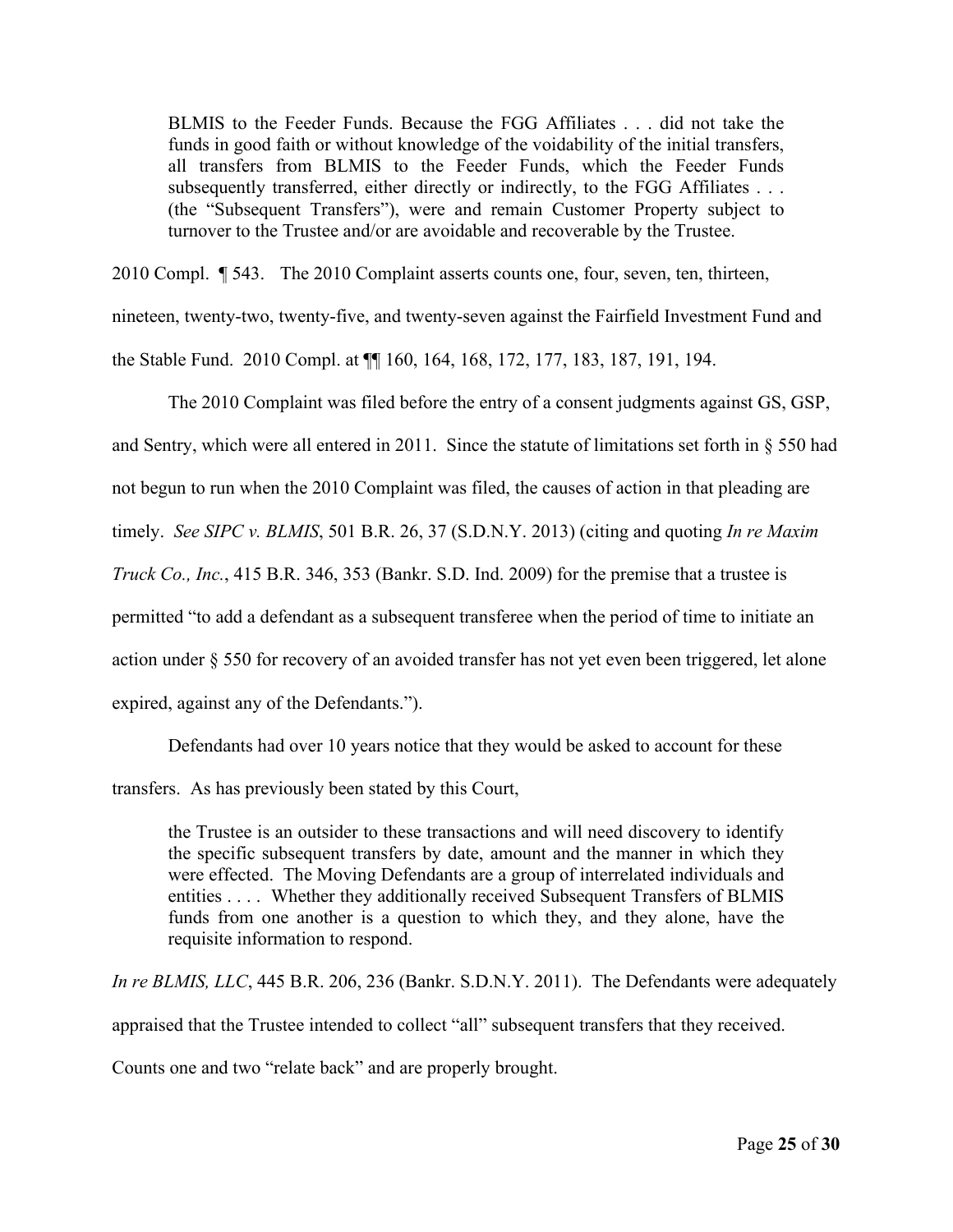## **F. THE COURT HAS PERSONAL JURISDICTION OVER MESSRS. VIJAYVERGIYA AND PIEDRAHITA**

To survive a motion to dismiss for lack of personal jurisdiction, the burden is on the plaintiff to show a *prima facie* case that personal jurisdiction exists.[13](#page-25-0) *Dorchester Fin. Sec., v. Banco BRJ, S.A.*, 722 F.3d 81, 86 (2d Cir. 2013); *Metro. Life Ins. Co. v. Robertson-Ceco Corp.*, 84 F.3d 560, 566 (2d Cir. 1996). The due process analysis is a two-step inquiry that focuses on (1) minimum contacts and (2) whether jurisdiction will be reasonable. *Int'l Shoe Co. v. Wash.*, 326 U.S. 310, 316 (1945).

There are two way to satisfy minimum contacts. One can prove either specific jurisdiction or general jurisdiction.<sup>[14](#page-25-1)</sup> *Cromer Fin. v. Berger*, 137 F. Supp. 2d 452, 473 (S.D.N.Y.) 2001). Specific jurisdiction exists when the defendant "purposefully direct[s] his activities at residents of the forum" and the underlying cause of action "arises out of or relates to those activities." *Id.* (citing *Burger King Corp. v. Rudzewicz*, 471 U.S. 462, 472-73, (1985)). The "purposeful availment" prong is satisfied when the defendant's contacts with the forum state "proximately result from actions by the defendant *himself* that create a 'substantial connection' with the forum state." *Burger King*, 471 U.S. at 475. This ensures that the defendant will not be subject to jurisdiction due to "random, fortuitous, or attenuated contacts." *Id.* The "arises out of or relates to those activities" prong may be satisfied when "defendant's allegedly culpable conduct involves at least in part financial transactions that touch the forum." *U.S. Bank Nat'l Ass'n v. Bank of Am. N.A.*, 916 F.3d 143, 151 (2d Cir. 2019).

<span id="page-25-1"></span><span id="page-25-0"></span><sup>&</sup>lt;sup>13</sup> This Court has previously held that it has personal jurisdiction over Vijayvergiya and Piedrahita based on the same conduct alleged in this Complaint. See In re Fairfield Sentry Ltd., 627 B.R. 546, 565 (Bankr. S.D.N.Y. 2021).<br><sup>14</sup> General jurisdiction "is based on the defendant's general business contacts with the forum state and p court to exercise its power in a case where the subject matter of the suit is unrelated to those contacts." Here, the Trustee's suit is related to the contacts Defendants allegedly have with the forum; the assertion of general jurisdiction is not necessary here. *Metro. Life Ins. Co. v. Robertson-Ceco Corp.*, 84 F.3d 560, 568 (2d. 1996).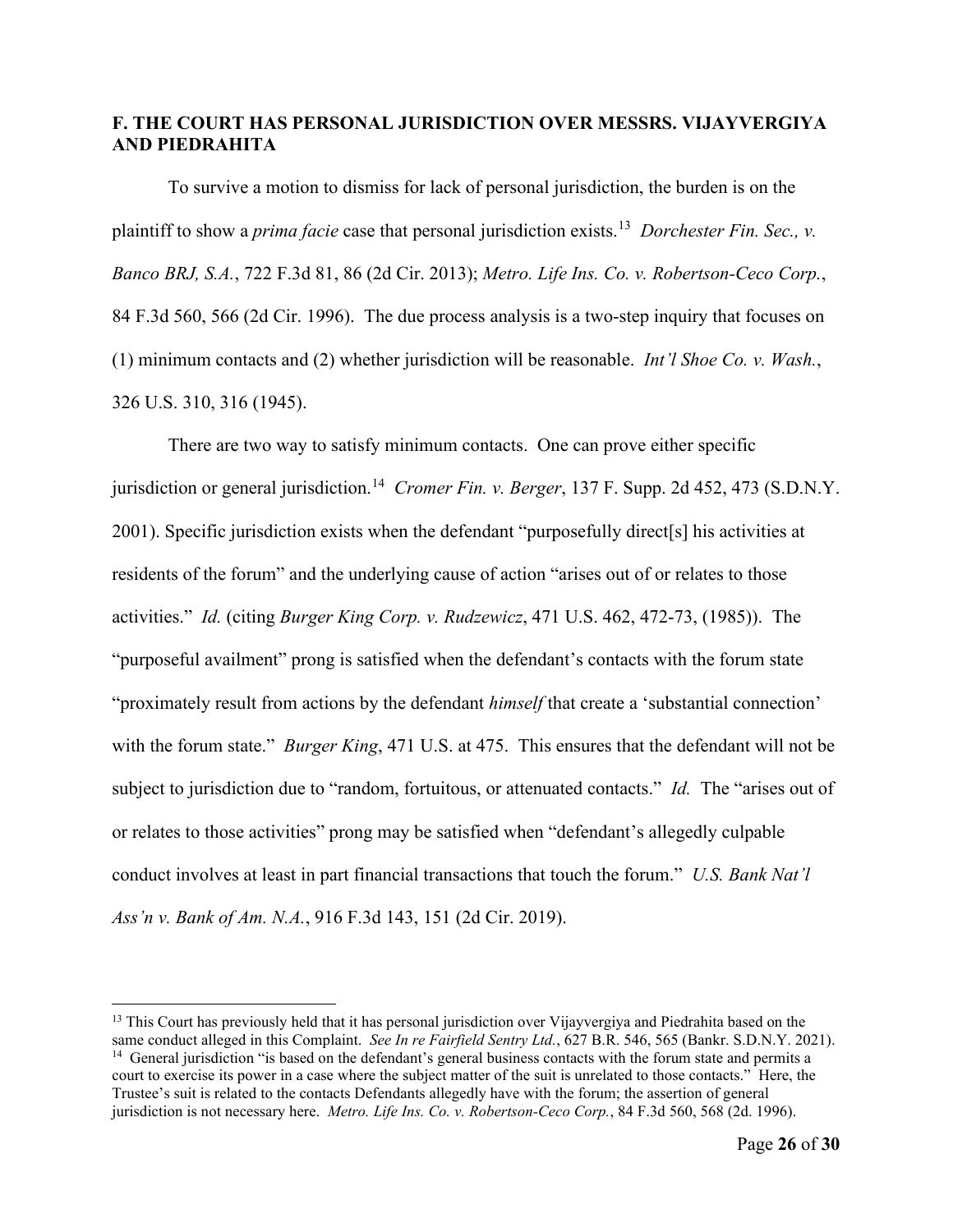After the "minimum contacts" analysis, courts determine whether those contacts "may be considered in light of other factors to determine whether the assertion of personal jurisdiction would comport with fair play and substantial justice." *Burger King Corp. v. Rudzewicz*, 471 U.S. 462, 476 (1985) (internal quotation marks omitted). The "reasonableness" factors include

(1) the burden that the exercise of jurisdiction will impose on the defendant; (2) the interests of the forum state in adjudicating the case; (3) the plaintiff's interest in obtaining convenient and effective relief; (4) the interstate judicial system's interest in obtaining the most efficient resolution of the controversy; and (5) the shared interest of the states in furthering substantive social policies.

*Metro. Life Ins. Co. v. Robertson-Ceco Corp.*, 84 F.3d 560, 568 (2d Cir. 1996). When purposeful availment has been satisfied, the burden shifts to the defendant to present a "compelling case" that jurisdiction would be unreasonable under the circumstances. *Burger King Corp., v. Rudzewicz*, 471 U.S. 462, 472-73 (1985).

#### **i. The Court Has Personal Jurisdiction Over Vijayvergiya**

Vijayvergiya is a citizen of Canada who conducts business in New York. ¶ 24. He is alleged to have been the Vice President and Risk Manager of FG Bermuda. ¶ 147. FG Bermuda was wholly owned by the New York based FG Limited. ¶ 150. Its financial transactions had to be approved by FGG's New York based executives and all FG Bermuda employees reported directly to FGG personnel in New York. ¶ 150. FG Bermuda's files were maintained in New York. ¶ 150. FG Bermuda registered as an investment advisor under the Investment Advisors Act of 1940. ¶ 260.

Vijayvergiya is alleged to be an agent of FG Advisors, a Delaware limited–liability company that is registered to do business in New York and has its principal place of business in New York. ¶¶ 15, 125. He is also alleged to be a partner of FGG, a New York based *de facto* partnership, and FGG's Chief Risk Officer. ¶ 149.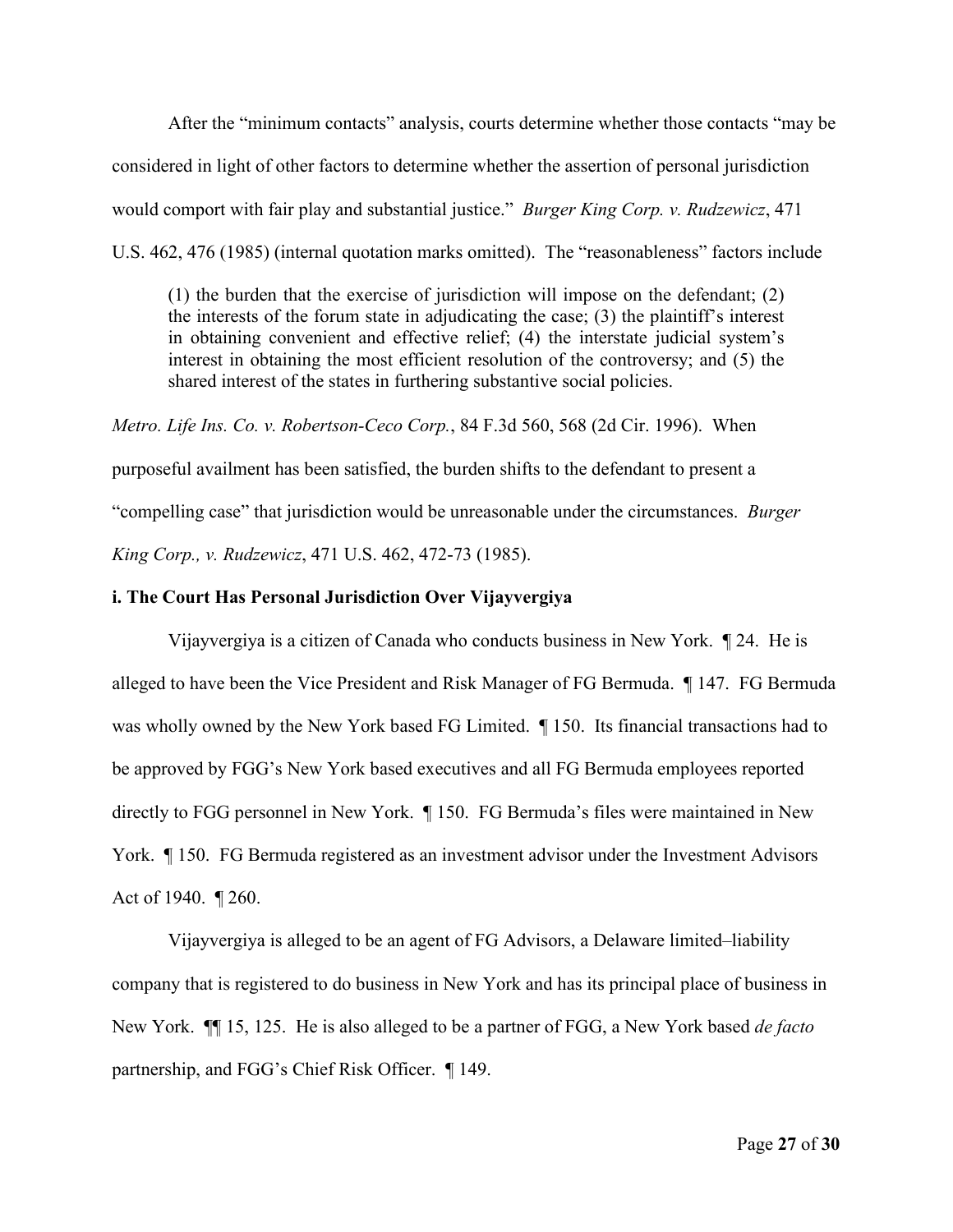Vijayvergiya allegedly visited BLMIS's New York offices once or twice a year. ¶ 110. He allegedly lied to the SEC during its investigation of Madoff. ¶ 153. He allegedly used a ".com" FGG email account, which referenced "U.S.".<sup>[15](#page-27-0)</sup> | 161. He was an alleged conduit between FGG and BLMIS. ¶ 162. As part of his employment, he moved cash into and out of investment accounts at BLMIS. ¶ 163.

As was addressed earlier, the Complaint is replete with allegations that Vijayvergiya mislead investors about the safety of their investment in BLMIS, [16](#page-27-1) assisted BLMIS in covering up its fraud, and profited from the fraud. ¶ 333. The Trustee has satisfied his *prima facie* burden of demonstrating that personal jurisdiction exists over Vijayvergiya.

Exercising this jurisdiction is reasonable. The forum has a substantial interest in applying the subsequent transfer provisions of the Bankruptcy Code which are incorporated through SIPA. *Maxam*, 460 B.R. at 119; *Cohmad*, 418 B.R. at 81. BLMIS was a broker dealer. SIPA reflects an overriding federal policy "to protect investors against financial losses arising from their broker's insolvency and protect the securities markets as a whole." *Sec. Inv'r Prot. Corp. v. BLMIS (In re BLMIS)*, 522 B.R. 41, 50 (Bankr. S.D.N.Y.2014) (citing *In re BLMIS*, 654 F.3d at 235, 239).

The Trustee has a significant interest in litigating in this Court. The Trustee has commenced roughly 1,000 other adversary proceedings in this Court. *See Picard v. Maxam*, 460 B.R. at 119 (citation omitted). This Court, the District Court and the Second Circuit Court of Appeals have issued numerous decisions establishing the legal framework for deciding this and similar adversary proceedings. Litigating this adversary proceeding in this Court will result in the "the most efficient resolution" of this dispute, and ultimately, the SIPA liquidation, and

<span id="page-27-0"></span> $15$  amit@fggus.com

<span id="page-27-1"></span><sup>&</sup>lt;sup>16</sup> BLMIS is a New York limited–liability company with a principal place of business in New York City. ¶ 27.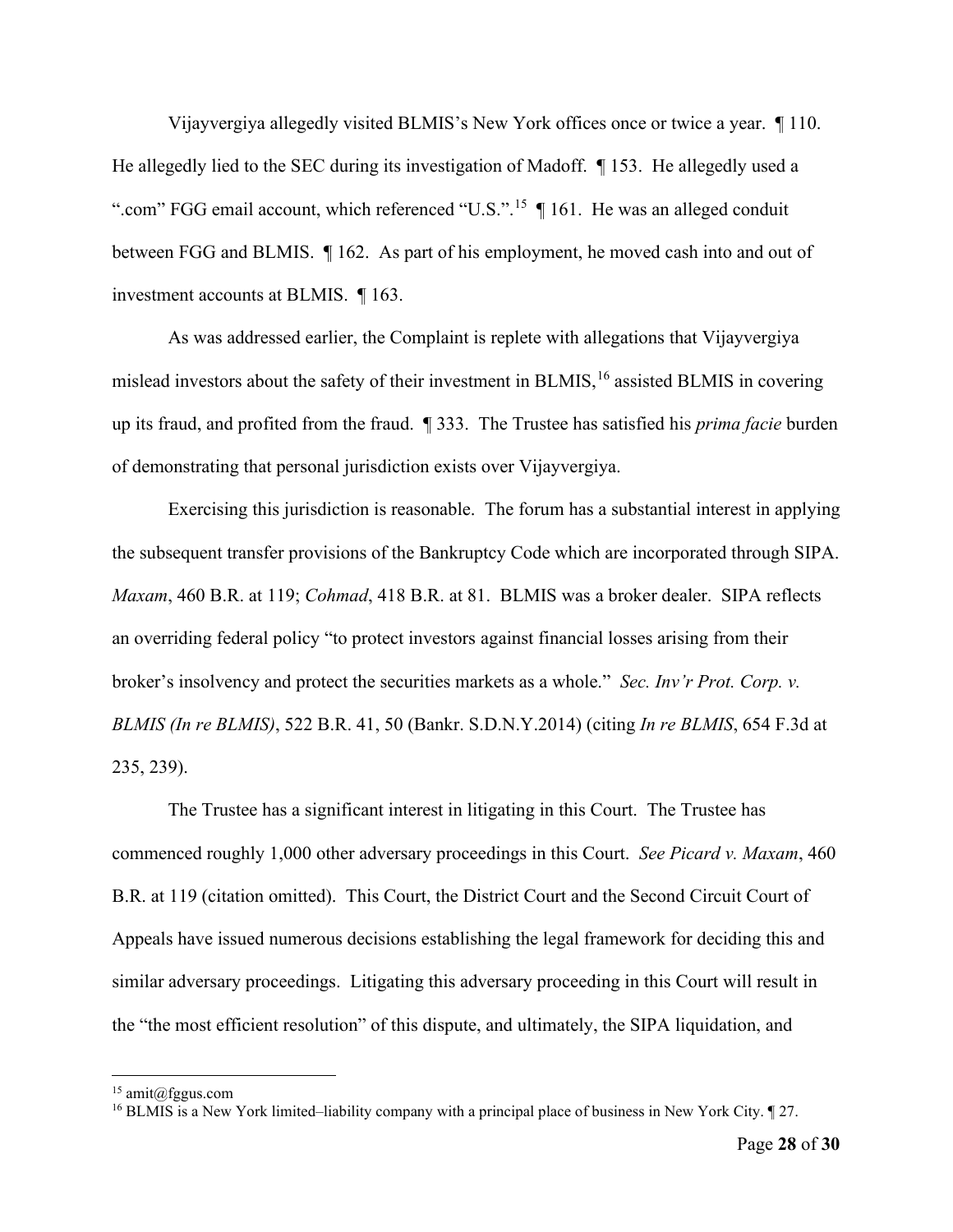promote consistency in the resolution of the many similar disputes pending in this Court. *Picard v. Estate of Igoin, (In re Bernard L. Madoff Inv. Sec. LLC)*, 525 B.R. 871, 890 (Bankr. S.D.N.Y. 2015) ("[T]he Trustee's choice of forum is entitled to substantial deference. He sued in his 'home court' where the BLMIS SIPA proceeding is pending, where he was appointed, where he and his counsel work and where he has commenced roughly 1,000 similar adversary proceedings. His selection of this forum did not involve forum shopping; it reflected business as usual.").

#### **ii. The Court Has Personal Jurisdiction Over Piedrahita**

The Trustee has alleged that Piedrahita is a partner in FGG. ¶ 102. Prior to joining FGG, Piedrahita ran a New York based investment management firm, which he allegedly combined with FGG upon joining.  $\P$  103-04. He owned 66.7% of FG Limited, a company registered to do business in New York with its executive offices in New York. ¶ 105. Piedrahita was the director and chief executive officer of FG Bermuda. He allegedly maintained an office in FGG's New York headquarters. ¶ 106. He met regularly with Madoff and hosted clients in New York. ¶ 107. He signed client communications using a New York address block. ¶ 107. He maintained residences with his wife in New York. ¶ 112.

As is addressed above, the Complaint is replete with allegations of Piedrahita's knowledge of and participation in BLMIS's fraud in order to personally gain. ¶ 333. The Trustee has met his *prima facia* burden of establishing personal jurisdiction over Piedrahita and for the reasons expressed above, the exercise of this jurisdiction is reasonable.

#### **G. THE TRUSTEE IS PERMITTED TO MAKE A MOTION TO AMEND**

The Defendants argue that the Trustee should not be permitted to re-plead in order to meet his pleading burden. The Court sees no reason to allow the Trustee to amend his Complaint